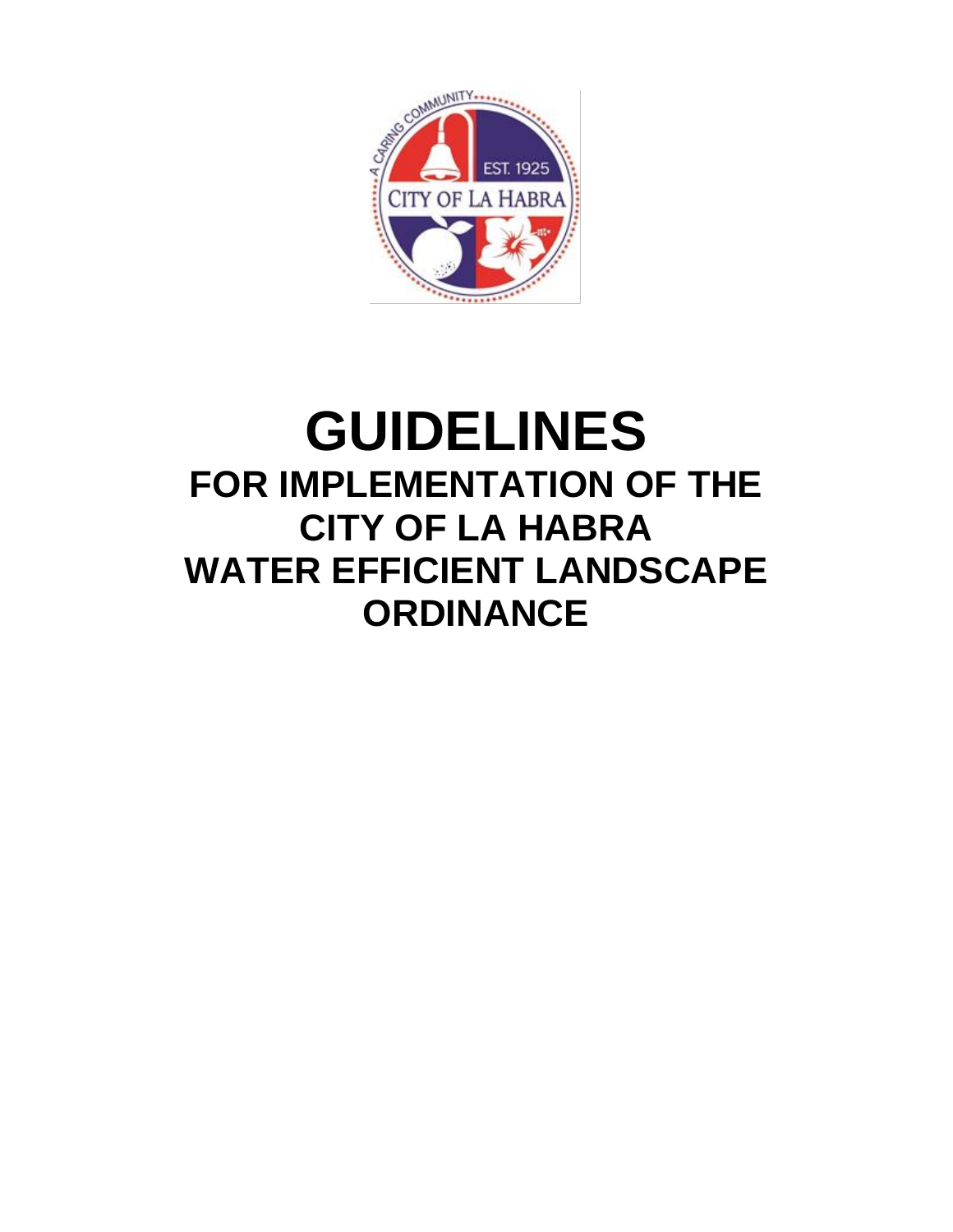## **TABLE OF CONTENTS**

### **Section Page No.**

| 1. |      |                                                                     |  |  |  |  |  |  |
|----|------|---------------------------------------------------------------------|--|--|--|--|--|--|
|    | 1.1  |                                                                     |  |  |  |  |  |  |
|    | 1.2  |                                                                     |  |  |  |  |  |  |
| 2. |      | Submittal Requirements for New Landscape Installations or Landscape |  |  |  |  |  |  |
|    | 2.2  |                                                                     |  |  |  |  |  |  |
|    | 2.3  | Water Efficient Landscape Calculations and Alternatives  4          |  |  |  |  |  |  |
|    | 2.4  |                                                                     |  |  |  |  |  |  |
|    | 2.5  |                                                                     |  |  |  |  |  |  |
|    | 2.6  |                                                                     |  |  |  |  |  |  |
|    | 2.7  |                                                                     |  |  |  |  |  |  |
|    | 2.8  |                                                                     |  |  |  |  |  |  |
|    | 2.9  |                                                                     |  |  |  |  |  |  |
|    | 2.10 | Post-Installation Landscape and Irrigation Maintenance 19           |  |  |  |  |  |  |
| 3. |      |                                                                     |  |  |  |  |  |  |
| 4. |      |                                                                     |  |  |  |  |  |  |
|    |      |                                                                     |  |  |  |  |  |  |
|    |      |                                                                     |  |  |  |  |  |  |
|    |      |                                                                     |  |  |  |  |  |  |
|    |      |                                                                     |  |  |  |  |  |  |
|    |      |                                                                     |  |  |  |  |  |  |
|    |      |                                                                     |  |  |  |  |  |  |
|    |      |                                                                     |  |  |  |  |  |  |
|    |      |                                                                     |  |  |  |  |  |  |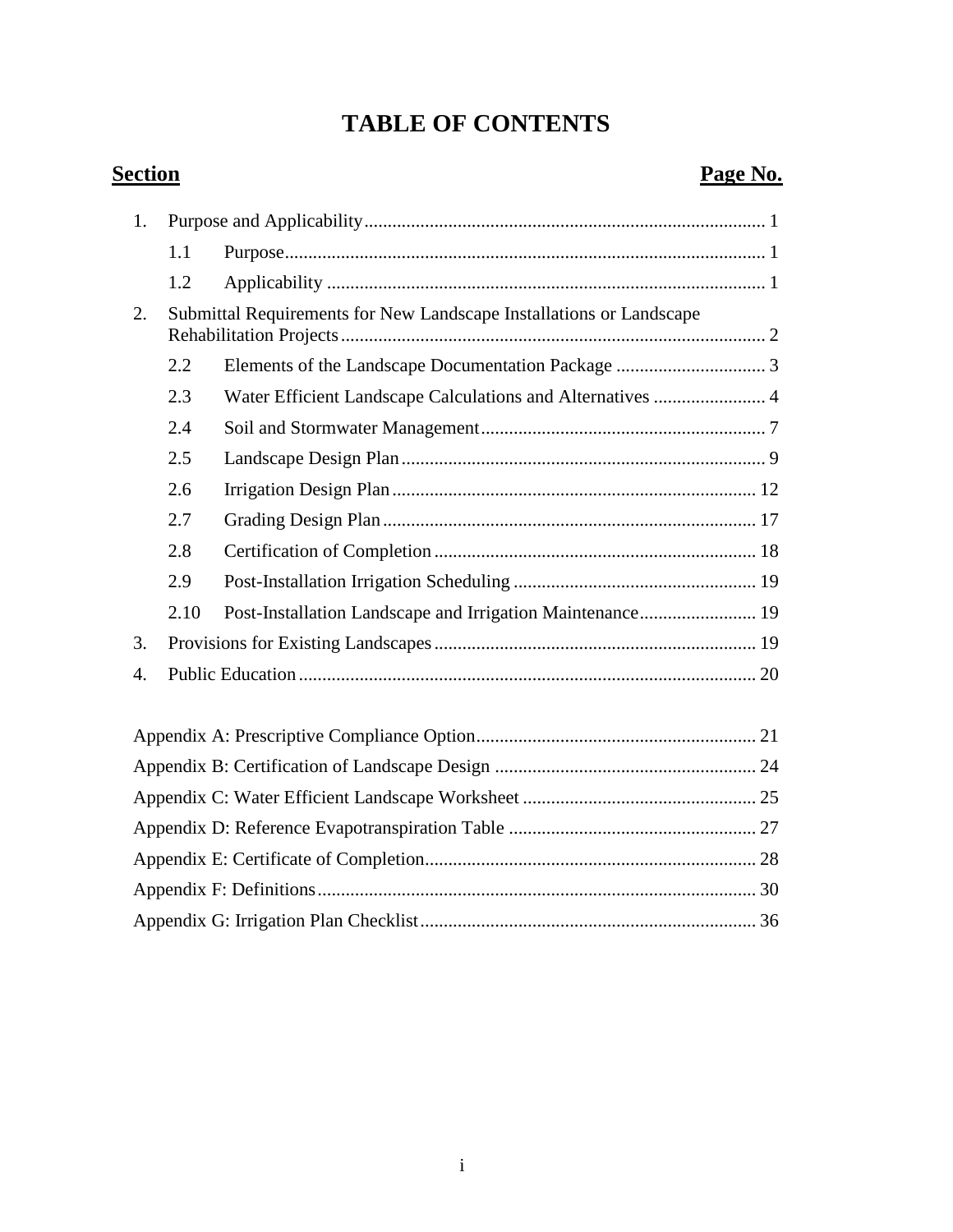#### <span id="page-2-0"></span>**1. Purpose and Applicability**

#### <span id="page-2-1"></span>**1.1 Purpose**

- **(A)** The primary purpose of these Guidelines is to provide procedural and design guidance for *project applicants* proposing landscape installation or rehabilitation projects that are subject to the requirements of the *Water Efficient Landscape Ordinance*. This document is also intended for use and reference by *City* staff in reviewing and approving designs and verifying compliance with the *Water Efficient* Landscape *Ordinance*. The general purpose of the *Water Efficient Landscape Ordinance* is to promote the design, installation, and maintenance of landscaping in a manner that conserves regional water resources by ensuring that landscaping projects are not unduly water-needy and that irrigation systems are appropriately designed and installed to minimize water waste.
- **(B)** Other regulations affecting landscape design and maintenance practices are potentially applicable and should be consulted for additional requirements. These regulations include but may not be limited to:
	- **(1)** State of California Assembly Bill 1881;
	- **(2)** National Pollutant Discharge Elimination Permit for the Municipal Separate Storm Sewer System;
	- **(3)** Los Angeles County Fire Department Regulations for Fuel Modification in the Landscape;
	- **(4)** Water Conservation and Drought Response Regulations of the Local Water Purveyor;
	- **(5)** Regulations of the Local Water Purveyor governing use of *Recycled Water*;
	- **(6)** Zoning Code;
	- **(7)** Building Code;
	- **(8)** Specific Plans, Master Plans, General Plan, or similar land use and planning documents; and
	- **(9)** Conditions of approval for a specific project.

#### <span id="page-2-2"></span>**1.2 Applicability**

**(A)** The *Water Efficient Landscape Ordinance* and these Guidelines apply to all of the following landscape projects: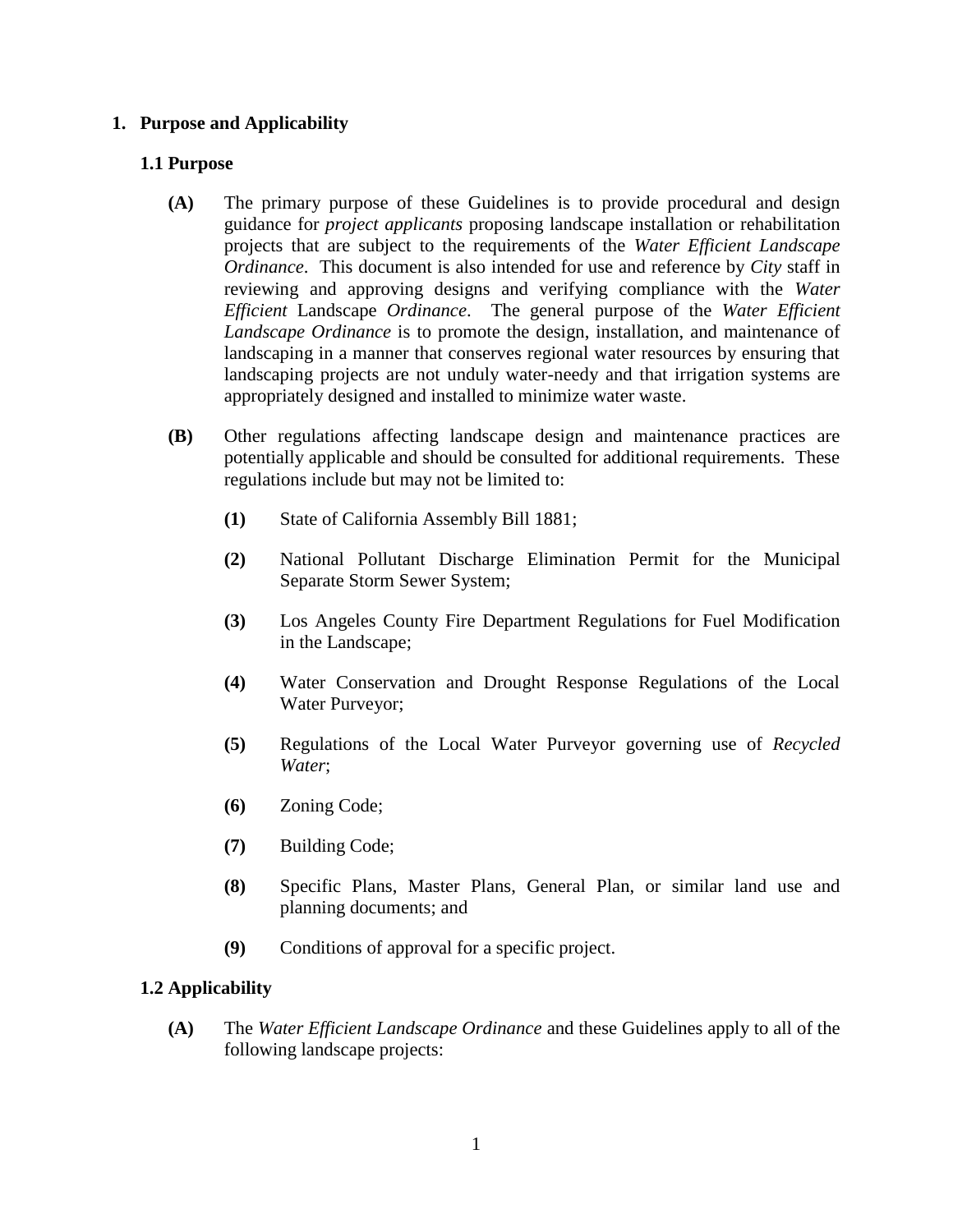- **(1)** New landscape projects with an *aggregate* landscape area equal to or greater than 500 square feet, requiring a building or landscape permit, plan check or design review;
- **(2)** Rehabilitated landscape projects with an *aggregate* landscape area equal to or greater than 2,500 square feet, requiring a building or landscape permit, plan check or design review;
- **(3)** New or rehabilitated landscape projects with an *aggregate* landscape area of 2,500 square feet or less may comply with the performance requirements of this ordinance or conform to the prescriptive measures contained in Appendix A ;
- **(4)** New or rehabilitated projects using treated or untreated *graywater* or rainwater capture on site, any lot or parcels within the project that has less than 2,500 square feet of landscape area and meets the lot or parcel's landscape water requirement (Estimated Total Water Use) entirely with the treated or untreated *graywater* or though stored rainwater capture on site is subject only to Appendix A Section (5).
- **(B)** The requirements of the Guidelines may be partially or wholly waived, at the discretion of the *City* or its designee, for landscape rehabilitation projects that are limited to replacement plantings with equal or lower water needs and where the irrigation system is found to be designed, operable and programmed consistent with minimizing water waste in accordance with local water purveyor regulations.
- **(C)** Unless otherwise determined by the *City*, the *Water Efficient Landscape Ordinance* and these Guidelines do not apply to:
	- **(1)** Registered local, state, or federal historical sites;
	- **(2)** Ecological restoration projects that do not require a permanent irrigation system;
	- **(3)** Mined-land reclamation projects that do not require a permanent irrigation system; or
	- **(4)** Plant collections, as part of botanical gardens, and arboretums open to the public.

#### <span id="page-3-0"></span>**2. Submittal Requirements for New Landscape Installations or Landscape Rehabilitation Projects**

**(A)** Discretionary approval is typically required for landscape projects that are subject to site plan or design reviews, or where a variance from a local building code is requested, or other procedural processes whereby standard or special conditions of approval may be required by the *City*. Discretionary projects with conditions of approval may be approved administratively by *City* staff, or acted on formally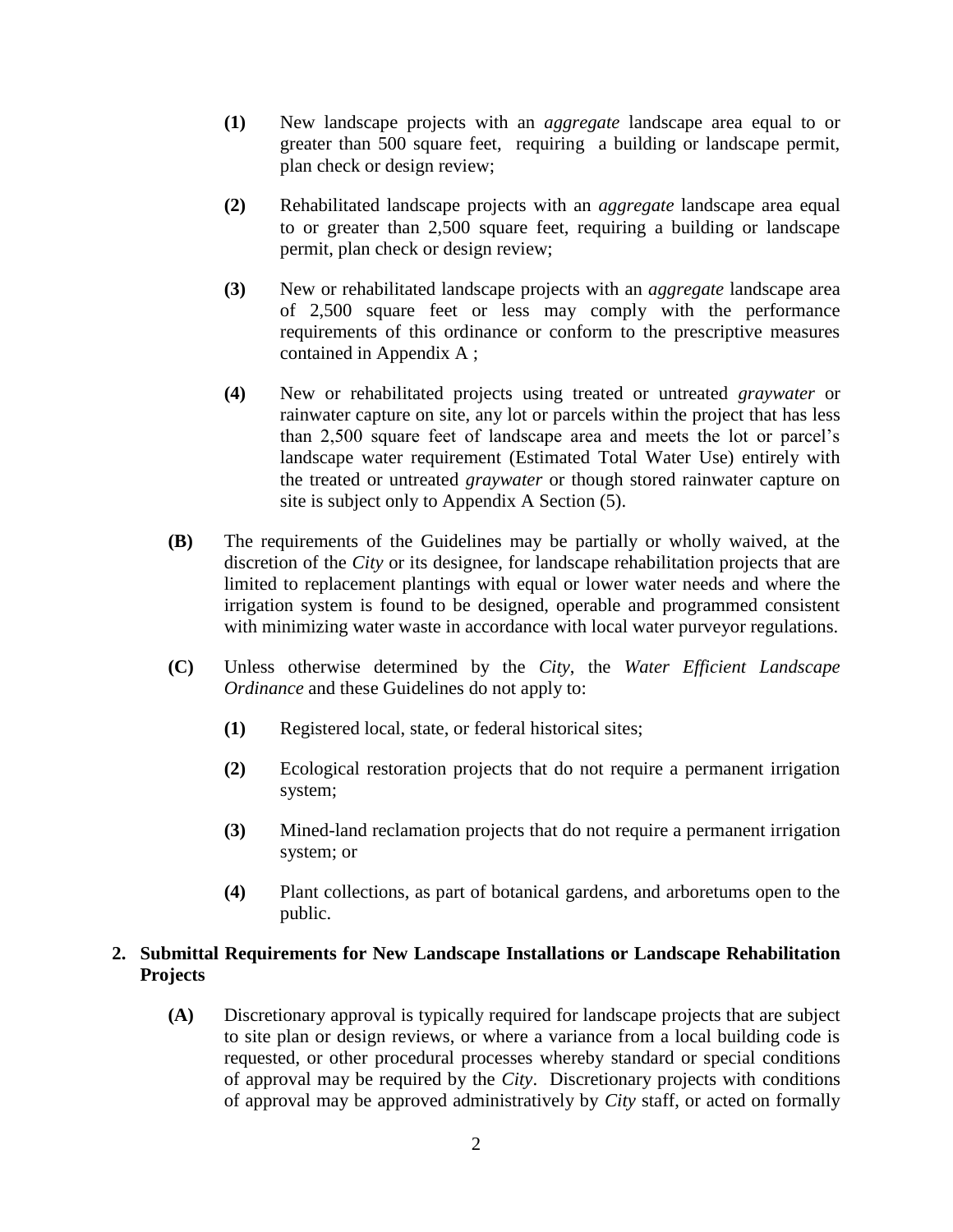by the Planning Commission, *City* Council, or other jurisdictional authority. A typical standard condition of approval reads:

*"Landscaping for the project shall be designed to comply with the City's Water Efficient Landscape Ordinance and with the Guidelines for Implementation of the Water Efficient Landscape Ordinance."*

Landscape or *water features* that typically require a ministerial permit (i.e., a building, plumbing, electrical, or other similar permit), trigger compliance with the Water Efficient Landscape Ordinance requirements and may be independent of the need for discretionary approval. These projects may include, but are not limited to, swimming pools, fountains or ponds, retaining walls, and overhead trellises.

#### <span id="page-4-0"></span>**2.2 Elements of the Landscape Documentation Package**

- **(A)** A *Landscape Documentation Package* is required to be submitted by the *project applicant* for review and approval prior to the issuance of ministerial permits for landscape or *water features* by the *City*, and prior to start of construction. Unless otherwise directed by the *City*, the *Landscape Documentation Package* shall include the following elements either on plan sheets or supplemental pages as directed by the *City*:
	- **(1)** Project Information, including, but not limited to, the following:
		- **(a)** Date;
		- **(b)** Project name;
		- **(c)** Project address, parcel, and/or lot number(s);
		- **(d)** Total *landscape area* (square feet) and rehabilitated *landscape area* (if applicable);
		- **(e)** Project type (e.g., new, rehabilitated, public, private, cemetery, homeowner-installed);
		- **(f)** Water supply type (e.g., potable, recycled, or well) and identification of the local retail water purveyor if the *project applicant* is not served by a private well;
		- **(g)** Checklist or index of all documents in the *Landscape Documentation Package*;
		- **(h)** Project contacts, including contact information for the *project applicant* and *property owner*;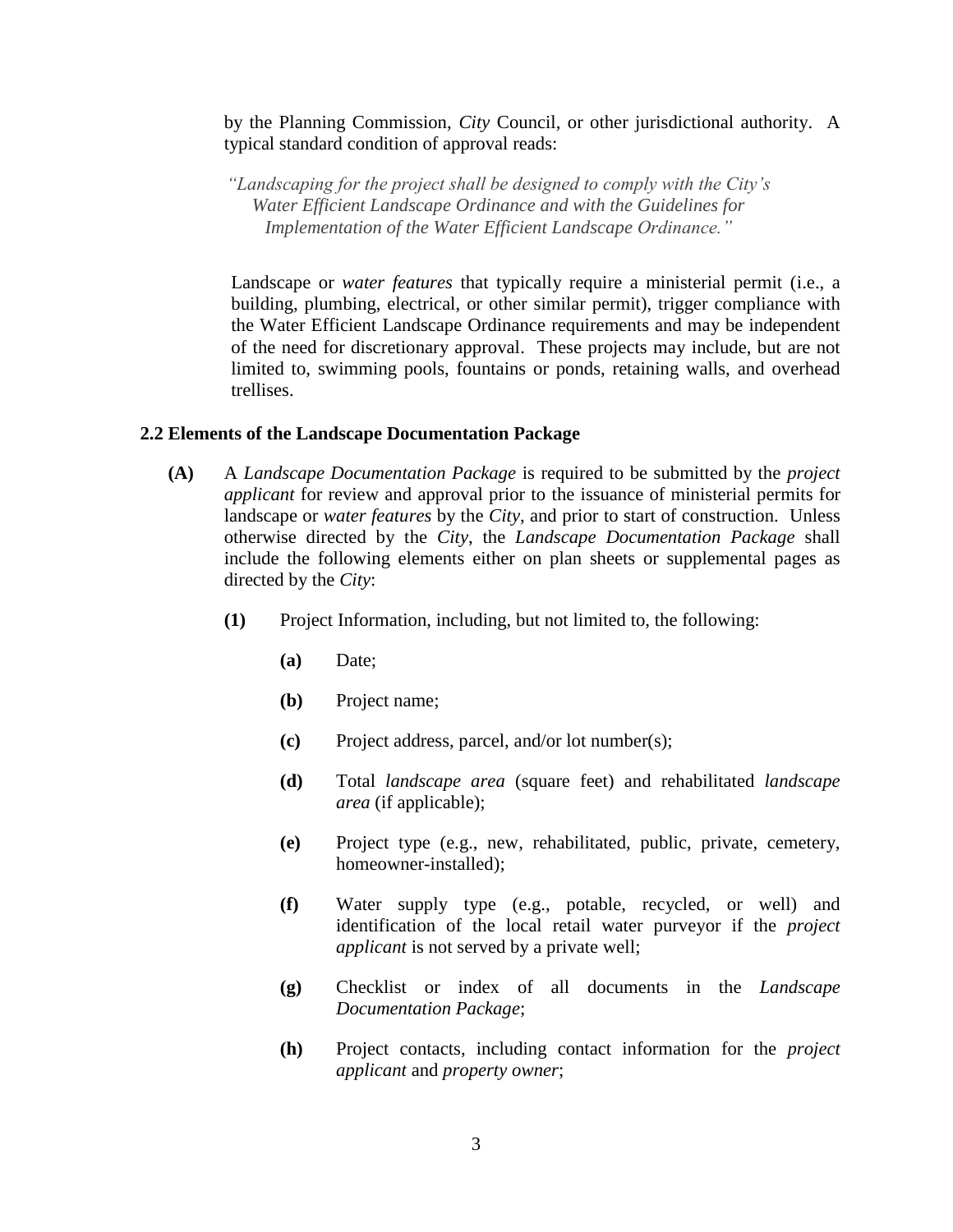- **(i)** *Certification of Design* in accordance with **Exhibit A** of these *Guidelines* that includes a *landscape professional's* professional stamp, as applicable, signature, contact information (including email and telephone number), license number, and date, certifying the statement that "The design of this project complies with the requirements of the *City*'s *Water Efficient Landscape Ordinance*" and shall bear the signature of the *landscape professional* as required by law; and
- **(j)** Any other information the *City* deems relevant for determining whether the landscape project complies with the *Water Efficient Landscape Ordinance* and these *Guidelines*.
- **(2)** *Maximum Applied Water Allowance* (*MAWA*) and *Estimated Applied Water Use* (*EAWU*) expressed as annual totals including, but not limited to, the following:
	- **(a)** *Water Efficient Landscape Worksheet* (optional at discretion of the *City*) for the landscape project;
	- **(b)** *Hydrozone* information table (optional at the discretion of the *City*) for the landscape project; and
	- **(c)** Water budget calculations (optional at the discretion of the *City*) for the landscape project.
- **(3)** A soil management report or specifications, or specification provision requiring soil testing and amendment recommendations and implementation to be accomplished during construction of the landscape project.
- **(4)** A landscape design plan for the landscape project.
- **(5)** An irrigation design plan for the landscape project.
- **(6)** A grading design plan, unless grading information is included in the landscape design plan for the landscape project or unless the landscape project is limited to replacement planting and/or irrigation to rehabilitate an existing landscape area.

[Note: Authority Cited: Section 65595, Government Code. Reference: Section 65596, Government Code.]

#### <span id="page-5-0"></span>**2.3 Water Efficient Landscape Calculations and Alternatives**

**(A)** The *project applicant* shall provide the calculated *Maximum Applied Water Allowance* (MAWA) and *Estimated Applied Water Use* (EAWU) for the landscape area as part of the *Landscape Documentation Package* submittal to the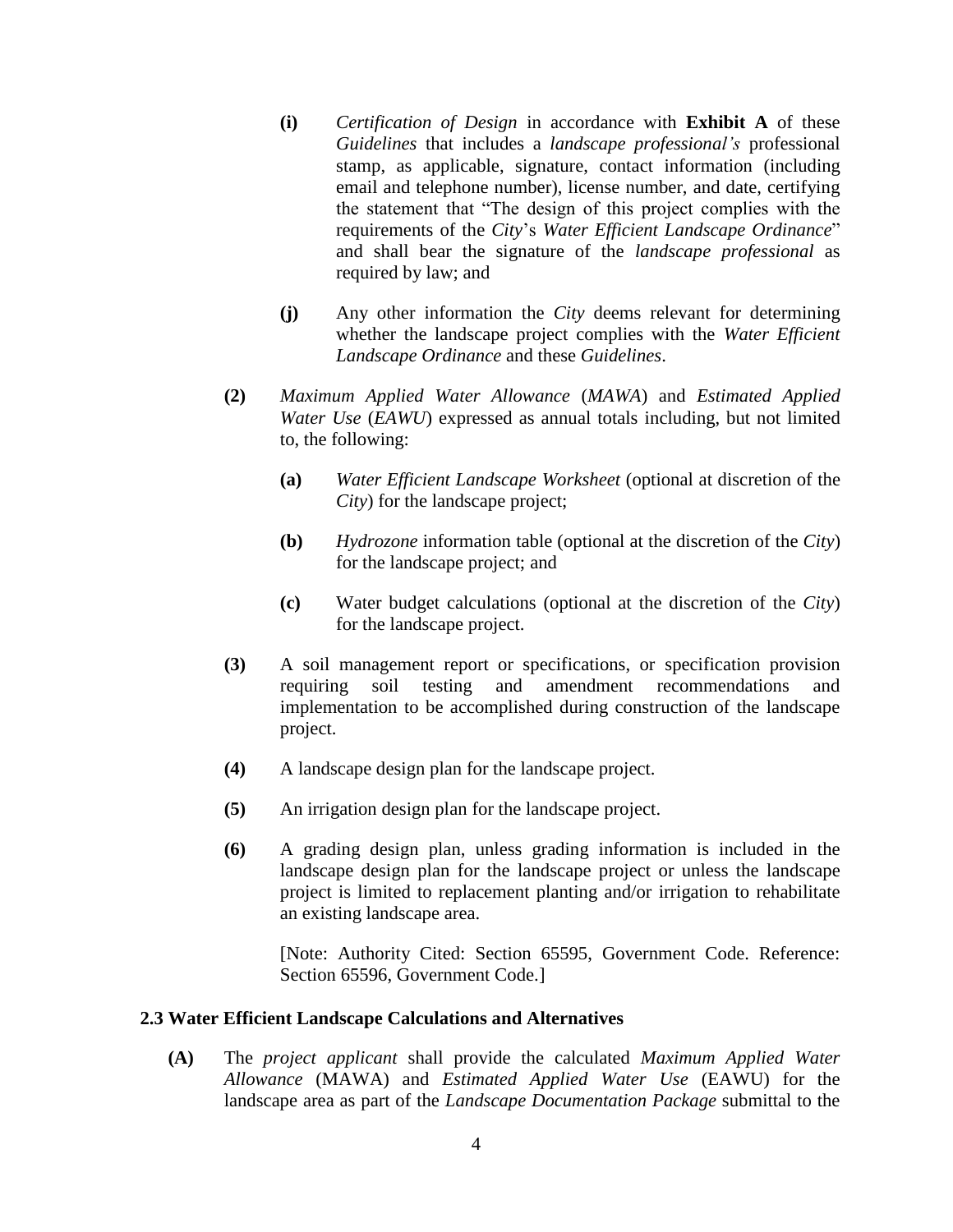*City*. The MAWA and EAWU shall be calculated based on completing the *Water Efficient Landscape Worksheets* (in accordance with the sample worksheets in **Appendix C**) which contain information on the *plant factor*, irrigation method, *irrigation efficiency* and area associated with each *hydrozone*. Calculations are then made to show that the *evapotranspiration adjustment factor* (ETAF) for the landscape project does not exceed a factor of 0.55 for residential areas and 0.45 for non-residential areas, exclusive of *Special Landscape Areas*. The ETAF for a landscape project is based on the *plant factors* and irrigation methods selected. The *Maximum Applied Water Allowance* is calculated based on the maximum ETAF allowed (0.55 for residential areas and 0.45 for non-residential areas) and expressed as annual gallons required. The EAWU is calculated based on the plants used and irrigation method selected for the landscape design.

- **(B)** The EAWU allowable for the landscape area shall not exceed the MAWA. The MAWA shall be calculated using an *evapotranspiration adjustment factor* (ETAF) of 0.55 for residential areas and 0.45 for non-residential areas, except for the portion of the MAWA applicable to any *Special Landscape Areas* within the landscape project, which shall be calculated using an ETAF of 1.0. Where the design of the landscape area can otherwise be shown to be equivalently waterefficient, the *project applicant* may submit alternative or abbreviated information supporting the demonstration that the annual EAWU is less than the MAWA, at the discretion of and for the review and approval of the local agency.
- **(C)** Water budget calculations shall adhere to the following requirements:
	- **(1)** The *MAWA* shall be calculated using the *Water Efficient Landscape Worksheets* and equation presented in **Appendix B** on page B-1. The example calculation on page B-1 is a hypothetical example to demonstrate proper use of the equation.
	- **(2)** The *EAWU* shall be calculated using the *Water Efficient Landscape Worksheet* and equations presented in **Appendix C**.
	- **(3)** For the calculation of the *MAWA* and *EAWU*, a *project applicant* shall use the *ETo* values from the closest location listed the *Reference Evapotranspiration* Table in **Appendix D**. For geographic areas not covered in **Appendix D**, data from other cities, or zip codes, located nearby in the same *reference evapotranspiration* zone may be used.
	- **(4)** For calculation of the *EAWU*, the *plant water use factor* shall be determined as appropriate to the project location from the *Water Use Efficiency of Landscape Species* (*WUCOLS*) Species Evaluation List or from horticultural researchers with academic institutions or professional associations as approved by the California Department of water Resources (DWR). The *plant factor* ranges from 0 to 0.1 for very low water use plants, 0.1 to 0.3 for low water use plants, 0.4 to 0.6 for moderate water use plants, and 0.7 to 1.0 for high water use plants.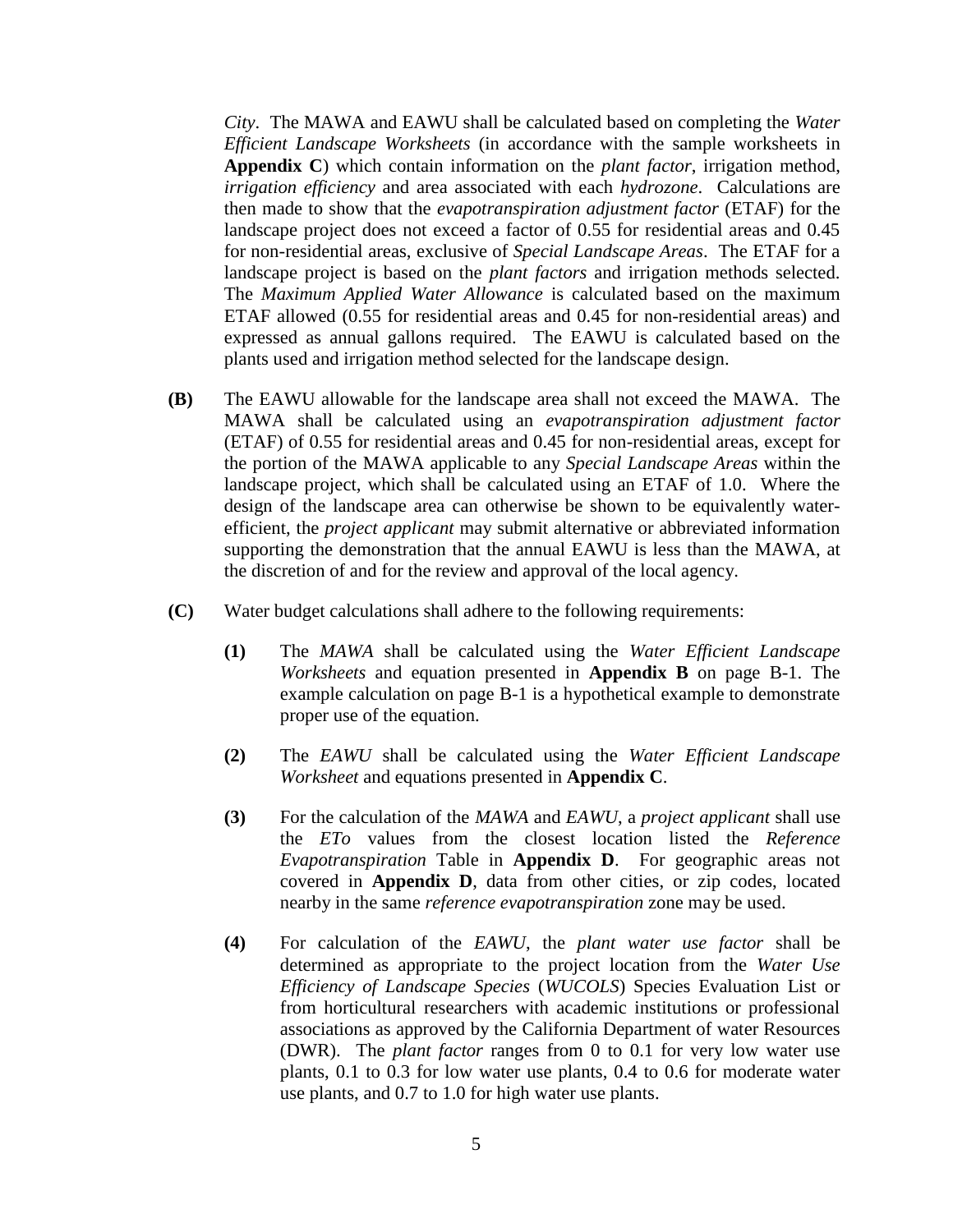- **(5)** For calculating the *EAWU*, the *plant water use factor* shall be determined for each *valve hydrozone* based on the highest-water-use plant species within the zone. The *plant factor* for each *hydrozone* may be required to be further refined as a "*landscape coefficient*," according to protocols defined in detail in the *WUCOLS* document, to reflect planting density and *microclimate* effects on water need at the option of the *project applicant* or the *City*.
- **(6)** For calculation of the *EAWU*, the area of a *water feature* shall be defined as a high water use *hydrozone* with a *plant factor* of 1.0.
- **(7)** For calculation of the *EAWU*, a temporarily irrigated *hydrozone* area, such as an area of highly drought-tolerant native plants that are not intended to be irrigated after they are fully established, shall be defined as a very low water use *hydrozone* with a *plant factor* of 0.1.
- **(8)** For calculation of the *MAW*A, the *ETAF* for S*pecial Landscape Areas (SLA)* shall be set at 1.0. For calculation of the *EAWU*, the *ETAF* for SLA shall be calculated as the *SLA plant factor* divided by the *SLA irrigation efficiency factor*.
- **(9)** *Irrigation efficiency (IE)* of the irrigation heads used within each *hydrozone* shall be assumed to be as follows, unless otherwise indicated by the irrigation equipment manufacturer's specifications or demonstrated by the *project applicant*:

| <b>Irrigation Method</b>                               | $DU_{LQ}$ | $DULI$ * | EU  | $IF**$ |
|--------------------------------------------------------|-----------|----------|-----|--------|
| Spray nozzles                                          | 65%       | 79%      |     | 71%    |
| High efficiency spray nozzles                          | 70%       | 82%      |     | 73%    |
| Multi stream/Multi trajectory<br>rotary (MSMT) nozzles | 75%       | 85%      |     | 76%    |
| Stream rotor nozzle                                    | 70%       | 82%      |     | 73%    |
| Microspray                                             | 75%       | 85%      |     | 76%    |
| <b>Bubblers</b>                                        |           |          | 85% | 77%    |
| Drip emitter                                           |           |          | 90% | 81%    |
| Subsurface drip                                        |           |          | 90% | 81%    |

 $*DU_{LH} = .386 + (.614)(DU_{LQ}$ 

\*\* IE (spray) =  $(DU_{LH})(IME)$ 

\*\* IE (drip) = Emission uniformity (EU)(IME)

- **(D)** The *Maximum Applied Water Allowance* shall adhere to the following requirements:
	- **(1)** The *Maximum Applied Water Allowance* shall be calculated using the equation presented in **Appendix C**. The *reference evapotranspiration* (*ETo*) values used for this calculation are from the *Reference Evapotranspiration* Table in **Appendix D** and are for planning purposes only. For actual irrigation scheduling, automatic irrigation controllers are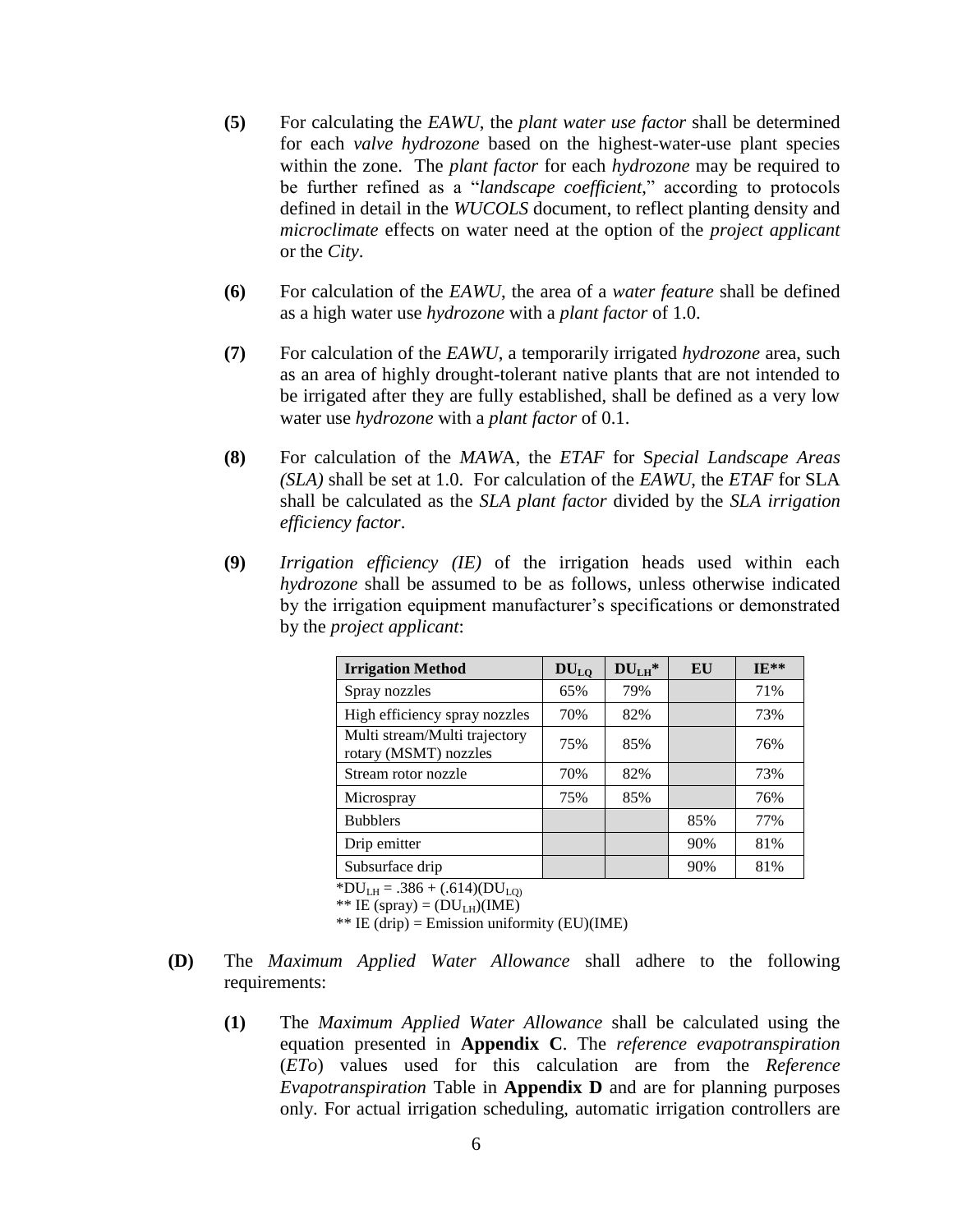required and shall use current *ETo* data, such as from the California Irrigation Management Information System (CIMIS), other equivalent data, or soil moisture sensor data.

#### <span id="page-8-0"></span>**2.4 Soil and Stormwater Management**

- **(A)** All planted landscape areas are required to have friable soil to maximize retention and infiltration. On engineered slopes, only amended planting holes need meet this requirement.
- **(B)** In order to reduce *runoff* and encourage healthy plant growth, a soil management report shall be completed by the *project applicant*, or his/her designee, as follows:
	- **(1)** Submit soil samples to a certified agronomic soils laboratory for analysis and recommendations.
		- **(a)** Soil sampling shall be conducted in accordance with laboratory protocol, including protocols regarding adequate sampling depth for the intended plants.
		- **(b)** The soil analysis may include, but is not limited to:
			- **1.** soil texture;
			- **2.** *infiltration rate* determined by laboratory test or soil texture *infiltration rate* table;
			- **3.** pH;
			- **4.** total soluble salts;
			- **5.** sodium;
			- **6.** percent organic matter; and
			- **7.** recommendations.
	- **(2)** In projects with multiple landscape installations (i.e. production home developments or *common interest developments* that are installing landscaping) a soil sampling rate of 1 in 7 lots or approximately 15% will satisfy this requirement; evenly disbursed throughout the development. Large landscape projects shall sample at a rate equivalent to 1 in 7 lots or approximately 15% landscape area. The *project applicant*, or his/her designee, shall comply with one of the following:
		- **(a)** If significant mass grading is not planned, the soil analysis report shall be submitted to the local agency as part of the *Landscape Documentation Package*; or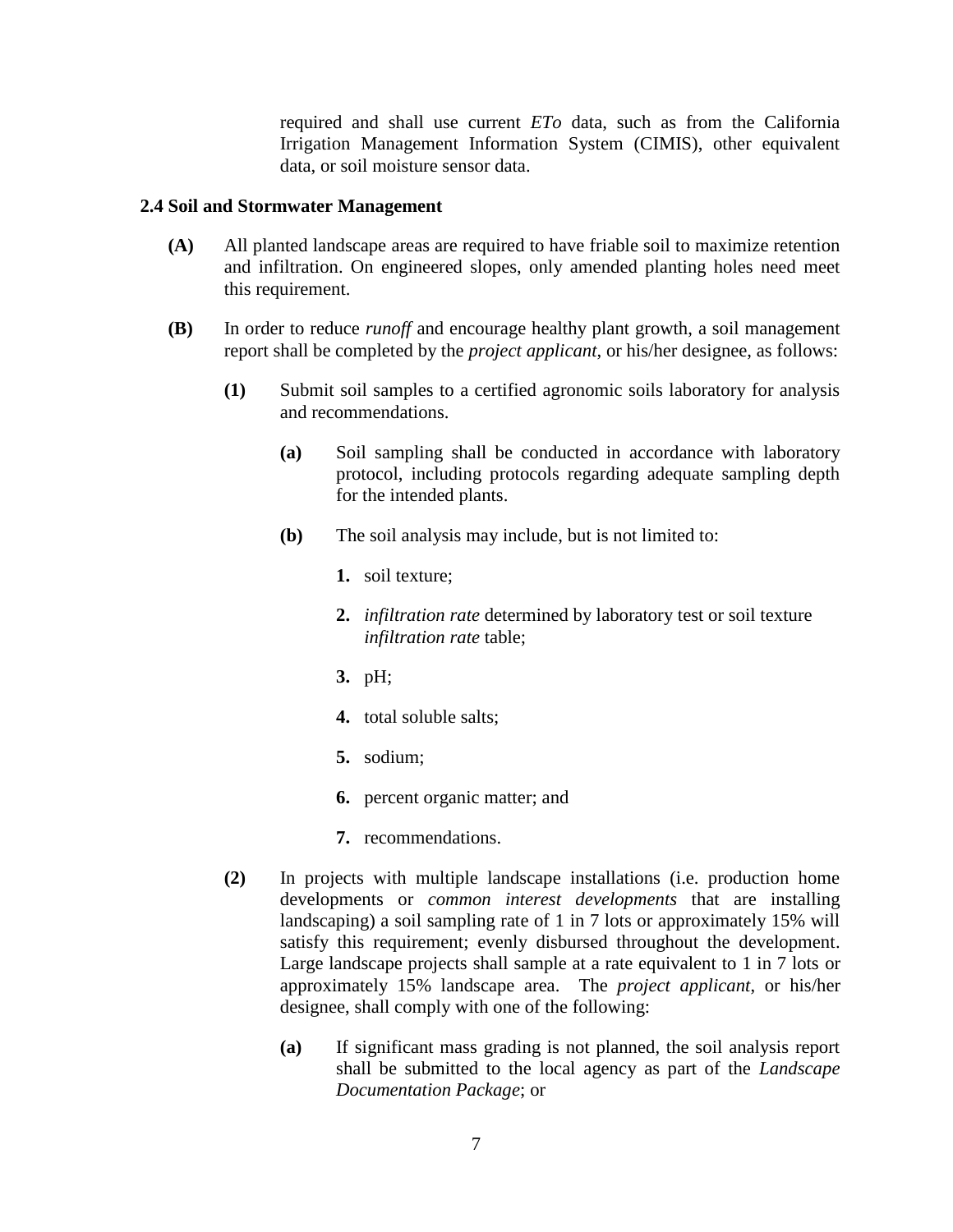- **(b)** If significant mass grading is planned, the soil analysis report shall be submitted to the *City* as part of the *Certification of Completion*.
- **(c)** The soil analysis report shall be made available, in a timely manner, to the professionals preparing the landscape design plans and irrigation design plans in order to make any necessary adjustments to the design plans.
- **(d)** The *project applicant*, or his/her designee, shall submit documentation verifying implementation of soil analysis report recommendations to the local agency with the Certification of Completion.

[Note: Authority Cited: Section 65595, Government Code. Reference: Section 65596, Government Code.]

- **(C)** It is strongly recommended that landscape areas be designed for capture and infiltration capacity that is sufficient to prevent *runoff* from impervious surfaces (i.e. roof and paved areas) from additional capacity as required by any applicable local, regional, state, or federal regulation and/or one of the following: the one inch, 24-hour rain event or the 85<sup>th</sup> percentile, 24-hour rain event.
- **(D)** It is recommended that storm water projects incorporate any of the following elements to improve on-site stormwater and dry weather *runoff* capture and use:
	- **(1)** Grade impervious surfaces, such as driveways, during construction to drain into vegetated areas.
	- **(2)** Minimize the area of impervious surfaces such as paved areas, roof, and concrete driveways.
	- **(3)** Incorporate *pervious* or porous surfaces (e.g. gravel, permeable pavers or blocks, *pervious* or porous concrete) that minimize *runoff*.
	- **(4)** Direct *runoff* from paved surfaces and roof areas into planting beds or landscape areas to maximize site water capture and reuse.
	- **(5)** Incorporate rain gardens, cisterns, and other rain harvesting or catchment systems.
	- **(6)** Incorporate infiltration beds, swales, basins, and drywells to capture stormwater and dry weather *runoff* and increase percolation into the soil.
	- **(7)** Consider constructed wetlands and ponds that retain water, equalize excess flow, and filter pollutants.

[Note: Authority cited: Section 65595, Government Code. Reference: Section 65596, Government Code.]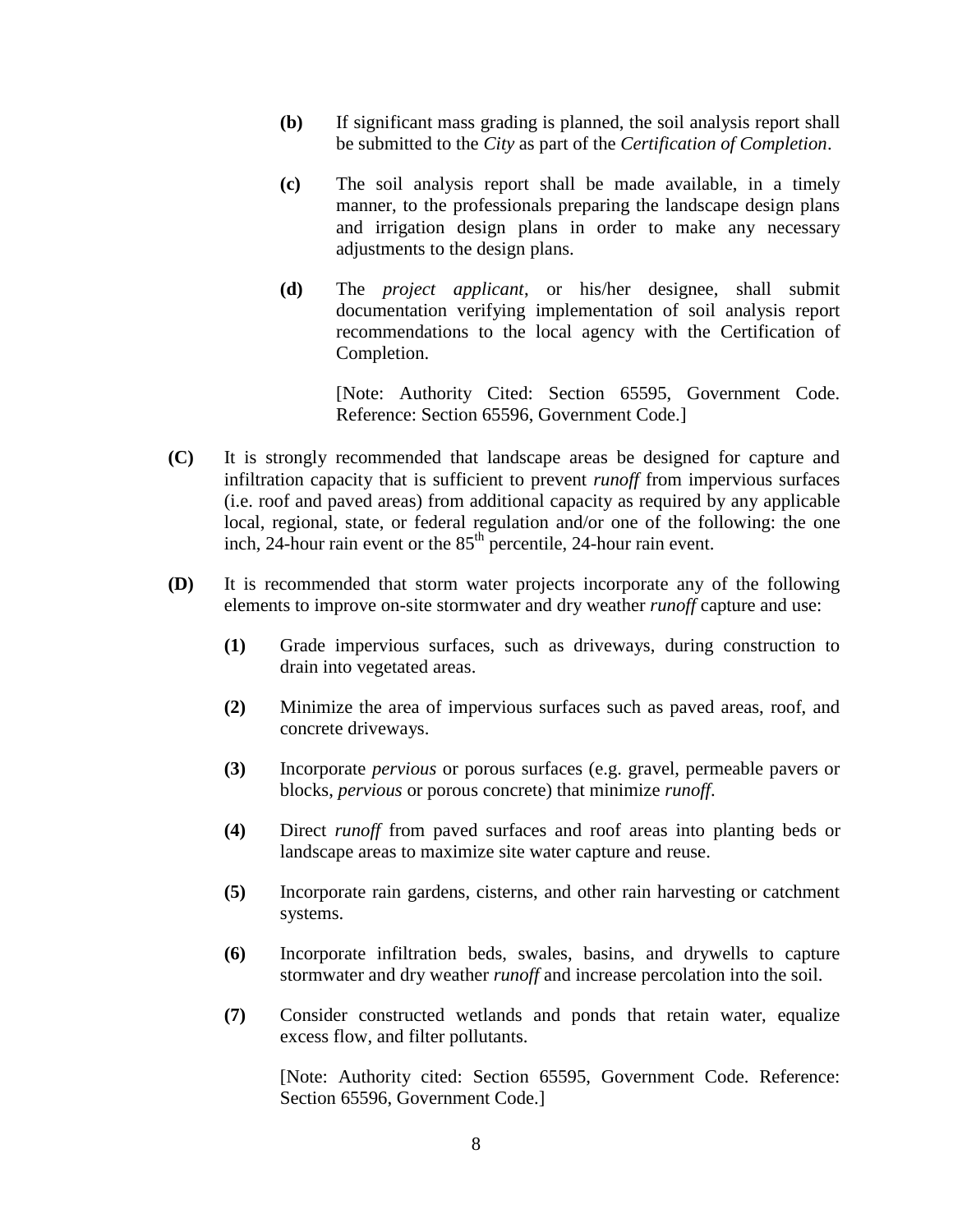#### <span id="page-10-0"></span>**2.5 Landscape Design Plan**

- **(A)** For the efficient use of water, a landscape shall be carefully designed and planned for the intended function of the project. The following design criteria shall be submitted as part of the *Landscape Documentation Package*.
	- **(1)** Plant Material
		- **(a)** Any plant may be selected for the *landscape area* provided the *EAWU* in the *landscape area* does not exceed the *MAWA*. Methods to achieve water efficiency shall include one or more of the following:
	- **(2)** Protection and preservation of non-*invasive* water-conserving plant, tree and *turf* species;
	- **(3)** Selection of water-conserving plant, tree and *turf* species;
	- **(4)** Selection of plants based on local climate suitability, disease and pest resistance;
	- **(5)** Selection of trees based on applicable *City* and local tree ordinances or tree shading guidelines, and size at maturity as appropriate for the planting area; and
	- **(6)** Selection of plants from local and regional landscape program plant lists.
	- **(7)** Selection of plants from local Fuel Modification Plan Guidelines.
- **(B)** Each *hydrozone* shall have plant materials with similar water use; with the exception of *hydrozones* with plants of mixed water use, as specified in Section 2.5(a)(2)(D) of these *Guidelines*.
- **(C)** Plants shall be selected and planted appropriately based upon their adaptability to the climatic, geologic, and topographical conditions of the project site. Methods to achieve water efficiency shall include one or more of the following:
	- **(1)** Use the *Sunset* Western Climate Zone System, or equivalent generally accepted models, which takes into account temperature, humidity, elevation, terrain, latitude, and varying degrees of continental and marine influence on local climate;
	- **(2)** Recognize the horticultural attributes of plants (i.e., mature plant size, *invasive* surface roots) to minimize damage to property or infrastructure (e.g., buildings, sidewalks, and power lines); allow for adequate soil volume for healthy root growth and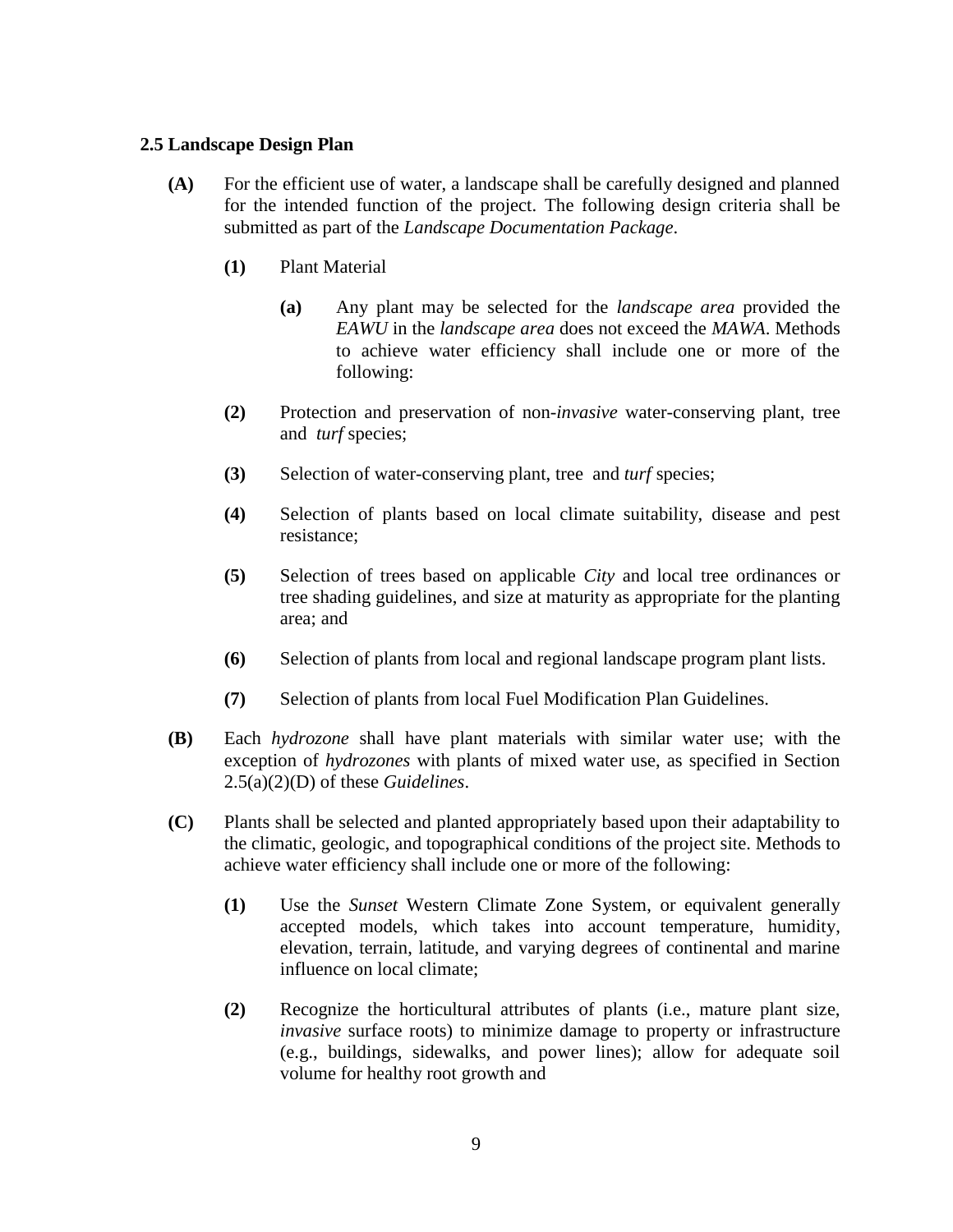- **(3)** Consider the solar orientation for plant placement to maximize summer shade and winter solar gain.
- **(D)** *Turf* is discouraged on slopes greater than 25% where the toe of the slope is adjacent to an impermeable hardscape and where 25% means 1 foot of vertical elevation change for every 4 feet of horizontal length (rise divided by run  $x 100 =$ slope percent).
- **(E)** High water use plants, characterized by a *plant factor* of 0.7 to 1.0, are prohibited in street medians.
- **(F)** A landscape design plan for projects in fire-prone areas and fuel modification zones shall comply with requirements of the local Fire Authority, where applicable. Refer to the local Fuel Modification Plan Guidelines. When conflicts between water conservation and fire safety design elements exist, the fire safety requirements shall have priority.
- **(G)** The use of *invasive* plant species, such as those listed by the California Invasive Plat Council, is strongly discouraged.
- **(H)** The architectural guidelines of a common interest development, which include community apartment projects, condominiums, planned developments, and stock cooperatives, shall not prohibit or include conditions that have the effect of prohibiting the use of water efficient plant species as a group.
	- **(1)** Water Features
		- **(a)** Recirculating water systems shall be used for *water features.*
		- **(b)** Where available and consistent with public health guidelines, *recycled water* shall be used as a source for decorative *water features.*
		- **(c)** The surface area of a *water feature* shall be included in the high water use *hydrozone* area of the water budget calculation.
		- **(d)** Pool and spa covers are highly recommended.
	- **(2)** *Soil Preparation*, *Mulch* and Amendments
		- **(a)** Prior to planting of any materials, compacted soils shall be transformed to a friable condition. On engineered slopes, only amended planting holes need to meet this requirement.
		- **(b)** Soil amendments shall be incorporated according to the recommendations of the soil report and what is appropriate for plants selected.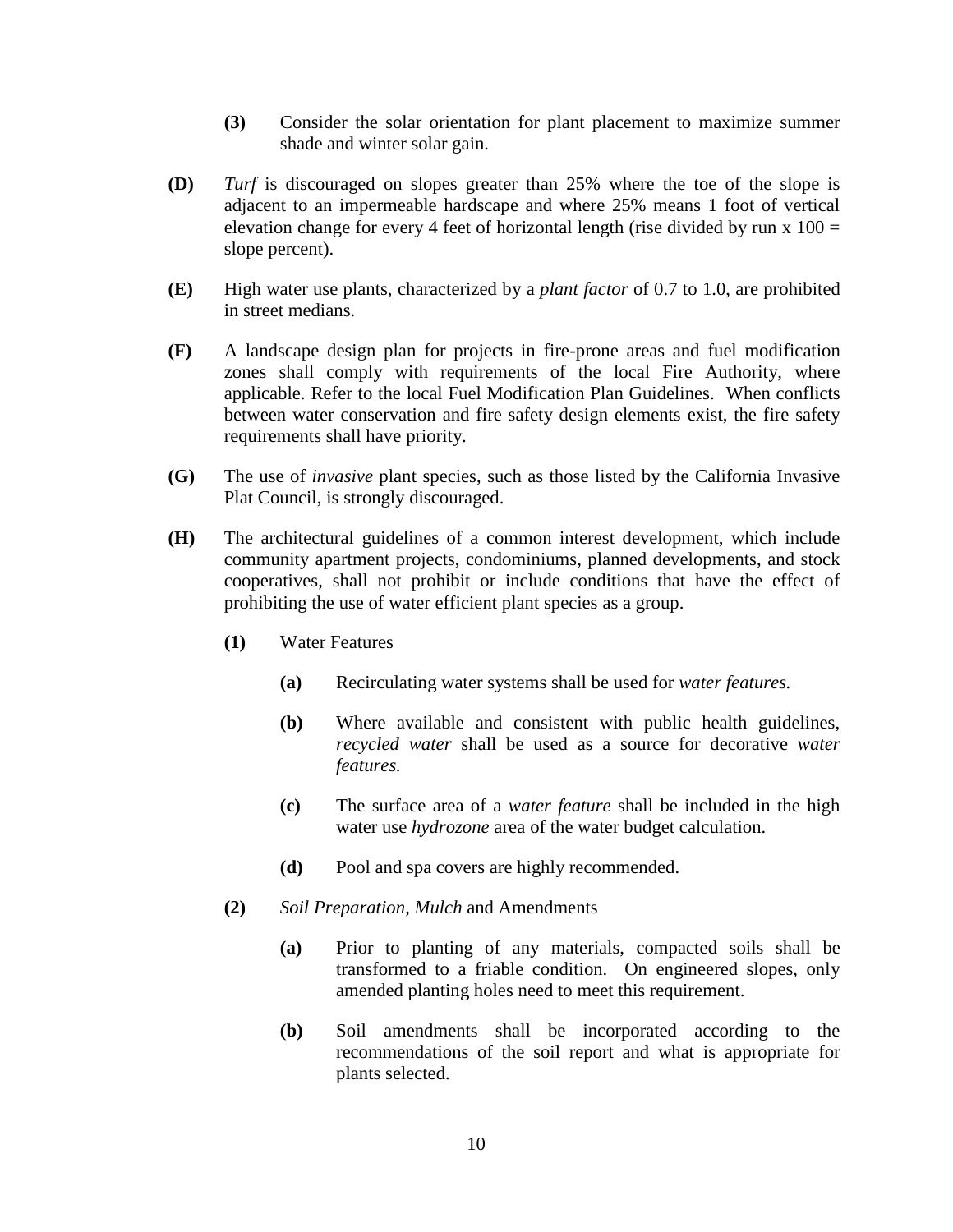- **(c)** For landscape installations, compost at a rate of a minimum of four cubic yards per 1,000 square feet of permeable area shall be incorporated to a depth of six inches into the soil. Soils with greater than 6% organic matter in the top 6 inches of soil are exempt from adding compost and tilling.
- **(d)** A minimum three inch (3″) layer of *mulch* shall be applied on all exposed soil surfaces of planting areas except in *turf* areas, creeping or rooting groundcovers, or direct seeding applications where *mulch* is contraindicated. To provide habitat for beneficial insects and other wildlife, up to 5% of the landscape area may be left without *mulch*. Designated insect habitat must be included in the landscape design plan as such.
- **(e)** Stabilizing mulching products shall be used on slopes that meet current engineering standards such as those detailed in the USDA/USAID Low-Volume Roads Engineering Best Management Practices Field Guide.
- **(f)** The mulching portion of the seed/*mulch* slurry in hydro-seeded applications shall meet the mulching requirement.
- **(g)** Organic *mulch* materials made from recycled or post-consumer shall take precedence over inorganic materials or virgin forest products unless the recycled post-consumer organic products are not locally available. Organic mulches are not required where prohibited by local fuel Modification Plan Guidelines or other applicable local ordinances.
- **(I)** The landscape design plan, at a minimum, shall:
	- **(1)** Delineate and label each *hydrozone* by number, letter, or other method;
	- **(2)** Identify each *hydrozone* as low, moderate, high water, or mixed water use. Temporarily irrigated areas of the *landscape area* shall be included in the low water use *hydrozone* for the water budget calculation;
	- **(3)** Identify recreational areas;
	- **(4)** Identify areas permanently and solely dedicated to edible plants;
	- **(5)** Identify areas irrigated with *recycled water*;
	- **(6)** Identify type of *mulch* and application depth;
	- **(7)** Identify soil amendments, type, and quantity;
	- **(8)** Identify type and surface area of *water features;*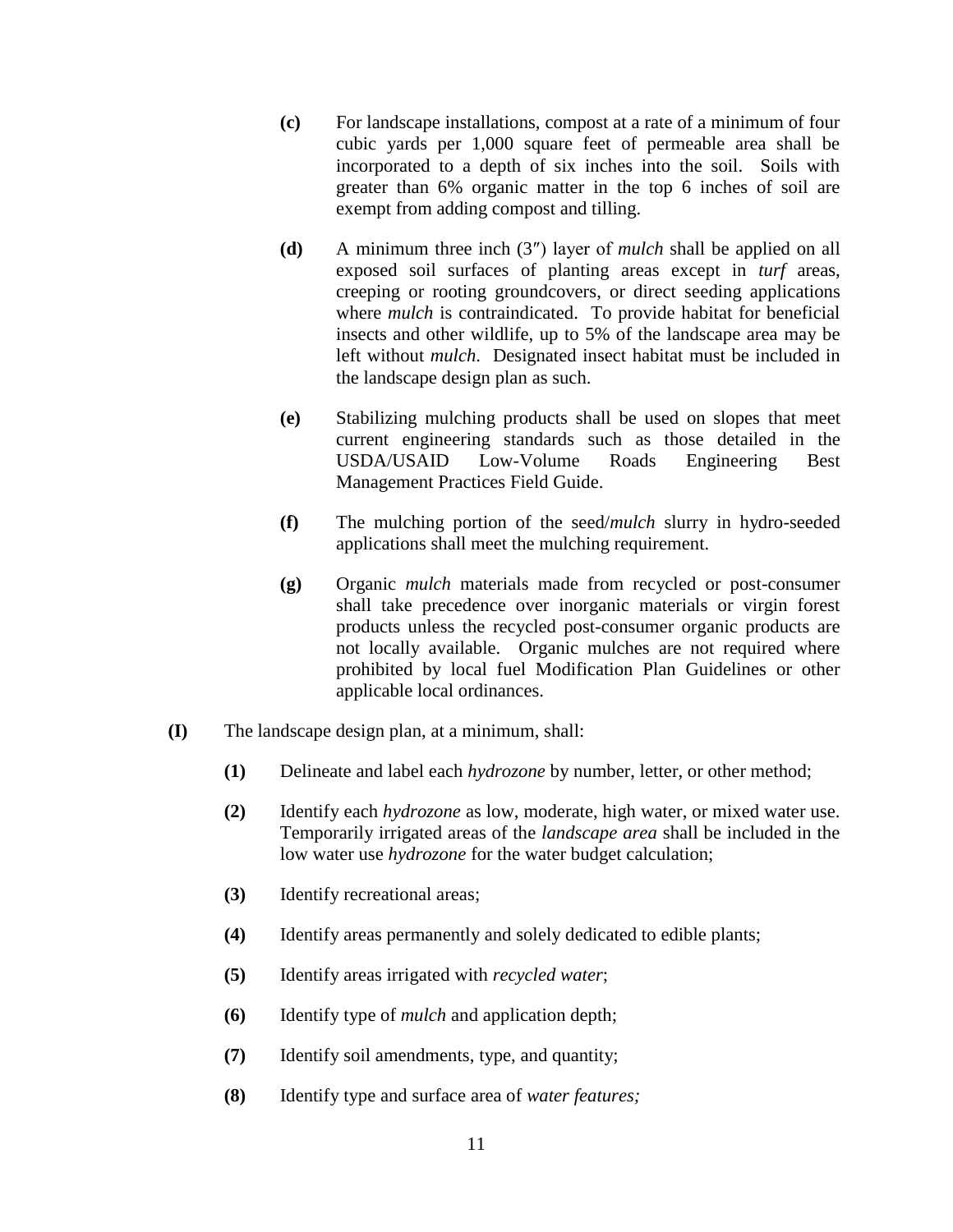- **(9)** Identify *hardscapes* (*pervious* and *non-pervious*);
- **(10)** Identify location and installation details, and 24-hour retention or infiltration capacity of any applicable storm water best management practices that encourage on-site retention and infiltration of storm water. *Project applicants* shall refer to the local agency or regional Water Quality Control Board for information on any applicable stormwater technical requirements. Storm water best management practices are encouraged in the landscape design plan and examples are provided in Section 2.4(C)- (D).
- **(11)** Identify any applicable rain harvesting or catchment technologies (e.g., rain gardens, cisterns, etc.);
- **(12)** Contain the following statement: "I have complied with the criteria of the *Water Efficient Landscape Ordinance* and applied them for the efficient use of water in the landscape design plan;" and
- **(13)** Bear the signature of a California-licensed *landscape professional*.

[Note: Authority Cited: Section 65595, Reference: Section 65596, Government Code and Section 1351, Civil Code.]

#### <span id="page-13-0"></span>**2.6 Irrigation Design Plan**

- **(A)** This section applies to landscape areas requiring permanent irrigation, not areas that require temporary irrigation solely for the plant establishment period. For the efficient use of water, an irrigation system shall meet all the requirements listed in this section and the manufacturer's recommendations. The irrigation system and its related components shall be planned and designed to allow for proper installation, management, and maintenance. An irrigation design plan meeting the following design criteria shall be submitted as part of the *Landscape Documentation Package*.
	- **(1)** System
		- **(a)** Landscape water meters, defined as either a dedicated water service meter or private sub meter, shall be installed for all nonresidential irrigated landscapes of 1,000 sq. ft. but not more than 5,000 sq. ft. (the level at which Water Code 535 applies) and residential irrigated landscapes of 5,000 sq. ft. or greater. A landscape water meter may be either:
			- **1.** A customer service meter dedicated to landscape use provided by the local water purveyor; or
			- **2.** A privately owned meter or sub meter.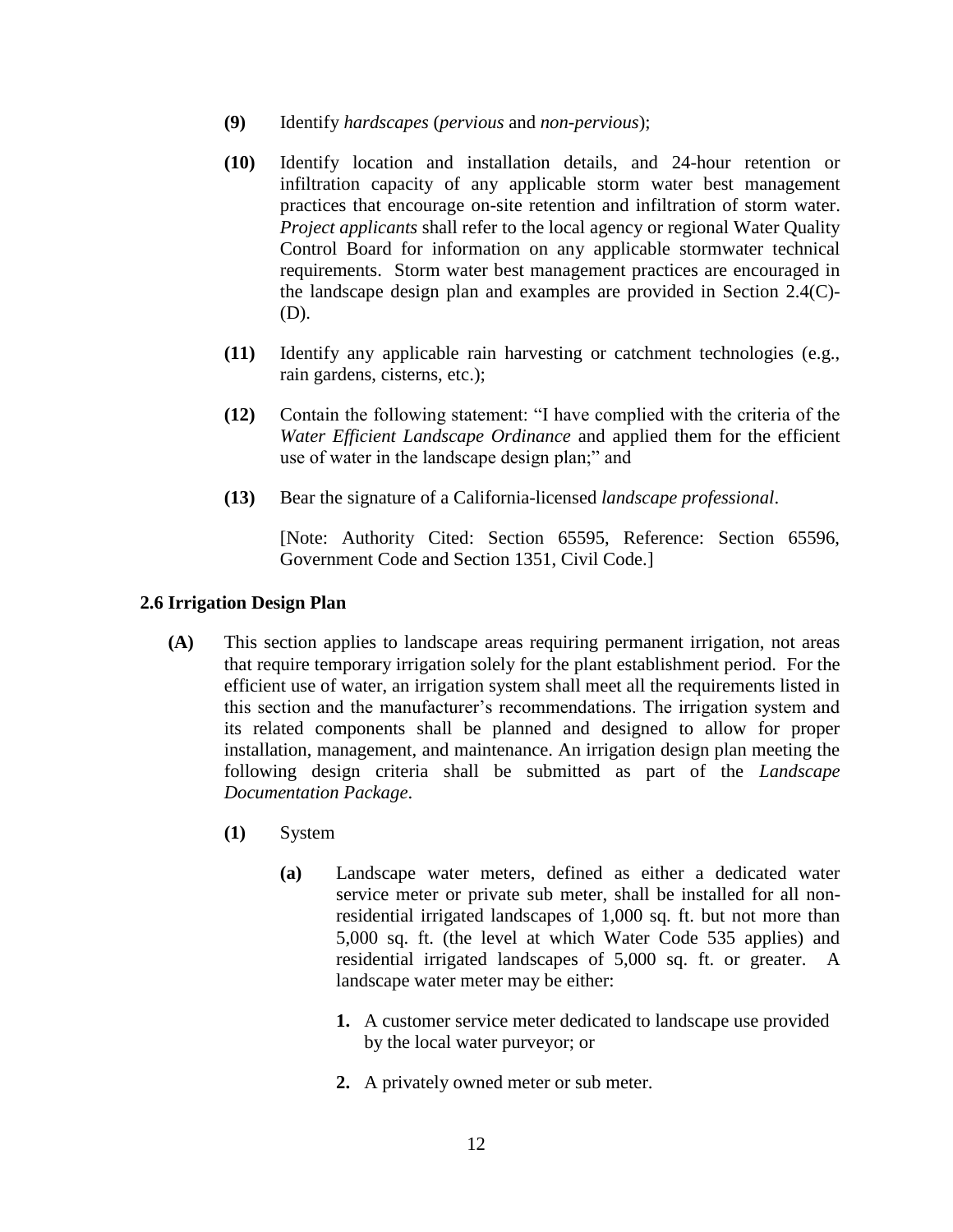- **(b)** Automatic irrigation controllers utilizing either evapotranspiration or soil moisture sensor data with non-volatile memory shall be required for irrigation scheduling in all irrigation systems, recommending U.S. EPA WaterSense labeled devices as applicable.
- **(c)** *Sensors* (rain, freeze, wind, etc.), either integral or auxiliary, that suspend or alter irrigation operation during unfavorable weather conditions shall be required on all irrigation systems, as appropriate for local climatic conditions. Irrigation should be avoided during windy or freezing weather or during rain.
- **(d)** If the water pressure is below or exceeds the recommended pressure of the specified irrigation devices, the installation of a pressure regulating device is required to ensure that the dynamic pressure at each emission device is within the manufacturer's recommended pressure range for optimal performance.
	- **1.** If the static pressure is above or below the required dynamic pressure of the irrigation system, pressure-regulating devices such as inline pressure regulators, booster pumps, or other devices shall be installed to meet the required dynamic pressure of the irrigation system.
	- **2.** *Static water pressure*, dynamic or *operating pressure,* and flow reading of the water supply shall be measured at the point of connection. These pressure and flow measurements shall be conducted at the design stage. If the measurements are not available at the design stage, the measurements shall be conducted at installation.
- **(e)** *Backflow prevention devices* shall be required to protect the water supply from contamination by the irrigation system. A *project applicant* shall refer to the applicable *City* code (i.e., public health) for additional backflow prevention requirements.
- **(f)** A *master shutoff valve* shall be as close as possible to the point of connection and is required on all projects; with the exception for landscapes that make use of technologies that allow for the individual control of sprinklers that are individually pressurized in a system equipped with low pressure shut down features.
- **(g)** *Flow sensors* that detect high flow conditions created by system damage or malfunction are required for all non-residential landscapes and residential landscapes of 5,000 sq. ft. or larger. The flow sensor must be in combination with a *master shut-off valve*.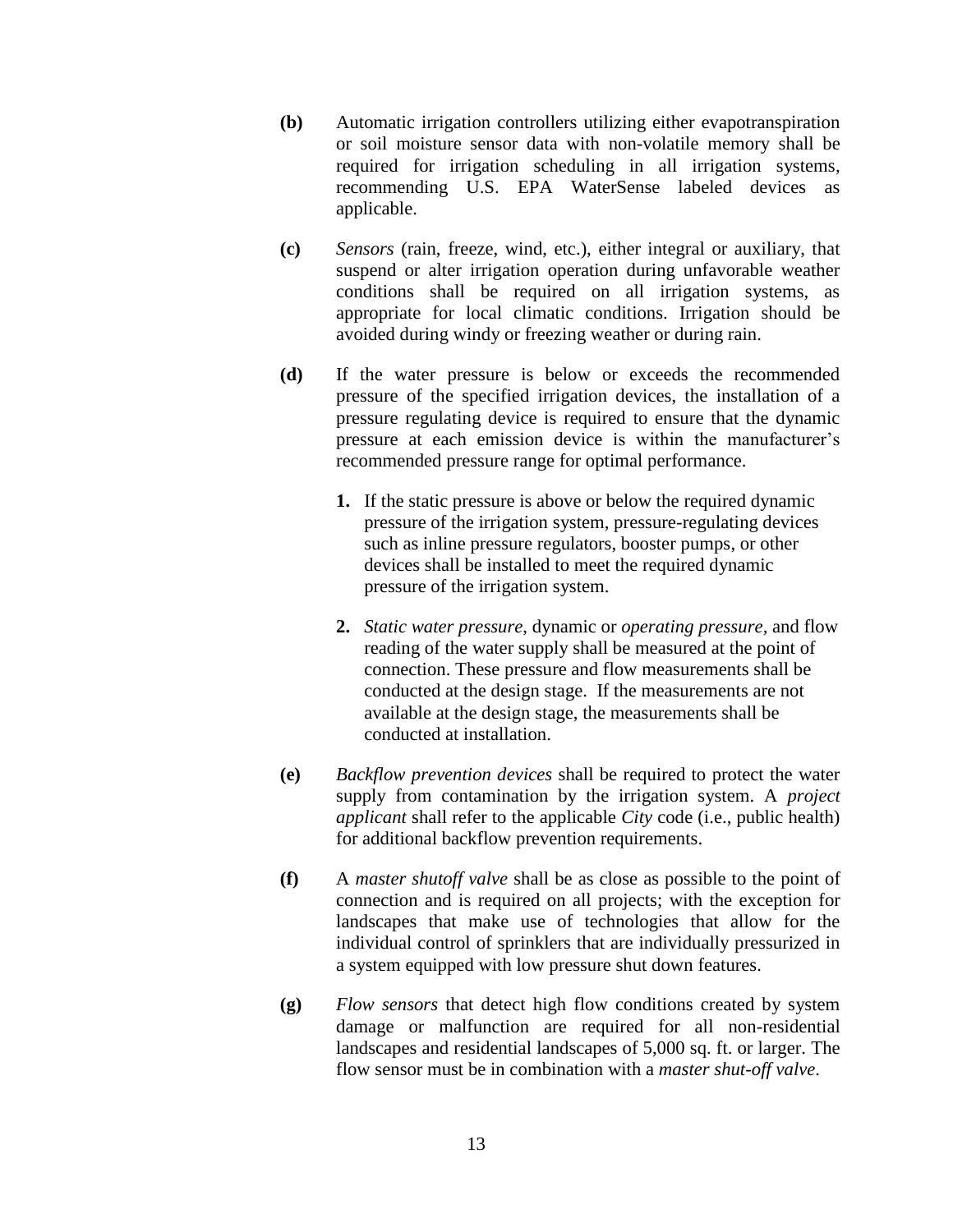- **(h)** *Manual isolation valves* (such as a gate *valve*, ball *valve*, or butterfly *valve*) shall be required downstream of the point of connection of the water supply to minimize water loss in case of an emergency (such as a *main line* break) or routine repair.
- **(i)** The irrigation system shall be designed to prevent *runoff*, low head drainage, *overspray*, or other similar conditions where irrigation water flows onto non-targeted areas, such as adjacent property, non-irrigated areas, *hardscapes*, roadways, or structures.
- **(j)** Relevant information from the soil management plan, such as soil type and *infiltration rate*, shall be utilized when designing irrigation systems.
- **(k)** The design of the irrigation system shall conform to the *hydrozones* of the landscape design plan.
- **(l)** All irrigation emission devices must meet the requirements set in the American National Standards Institute (ANSI) standard, American Society of Agricultural and Biological Engineers'/International Code Council's (ASABE/ICC) 802-2014 "Landscape Irrigation Sprinkler and Emitter Standard." All *Sprinkler heads* installed in the landscape must document a *distribution uniformity* low quarter of 0.65 or higher using the protocol defined in ASBE/ICC 802-2014.
- **(m)** Average *irrigation efficiency* (IE) for the project shall be determined in accordance with the EAWU calculation sheet in **Appendix B**. Unless otherwise indicated by the irrigation equipment manufacturer's specifications or demonstrated by the *project applicant***,** the *irrigation efficiency* of the irrigation heads used within each *hydrozone* shall as listed in Section 2.3(C)(9).
- **(n)** It is highly recommended that the *project applicant* or local agency inquire with the local water purveyor about peak water operating demands (on the water supply system) or water restrictions that may impact the effectiveness of the irrigation system.
- **(o)** In *mulched* planting areas, the use of *low volume irrigation (drip or low volume overhead irrigation)* is required to maximize water infiltration into the root zone; with the exception of areas with fuel modification requirements and/or those that require plant establishment to comply with local grading ordinances.
- **(p)** *Sprinkler heads* and other emission devices shall have matched *precipitation rates*, unless otherwise directed by the manufacturer's recommendations.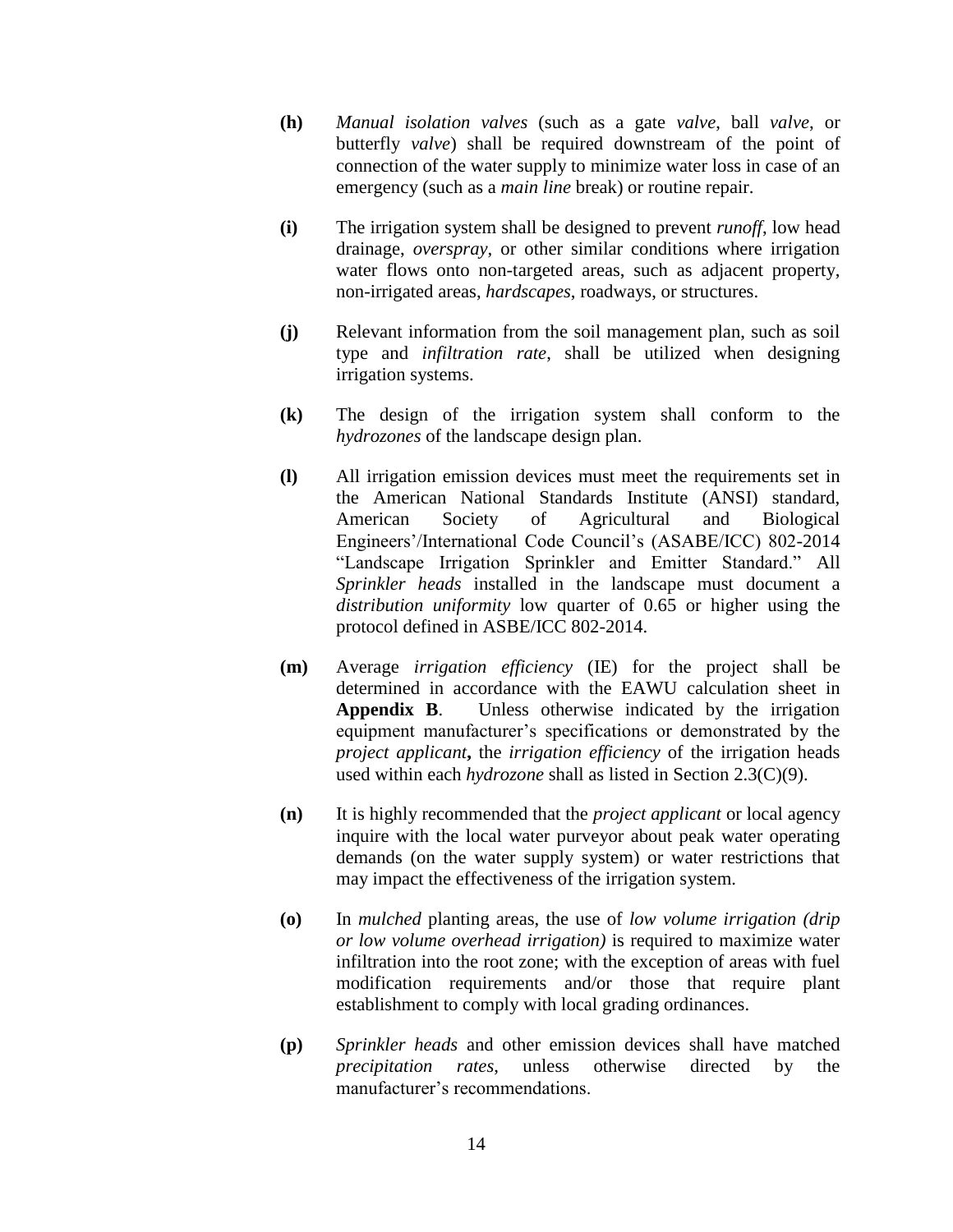- **(q)** Head to head coverage is recommended. However, sprinkler spacing shall be designed to achieve the highest possible *distribution uniformity* using the manufacturer's recommendations.
- **(r)** *Swing joint* components are required on all sprinklers subject to damage that are adjacent to *hardscapes* or in high traffic areas of *turf*.
- **(s)** *Check valves* or *anti-drain valves* are required on all *sprinkler heads* where low point drainage could occur.
- **(t)** Areas less than ten (10) feet in width in any direction shall be irrigated with subsurface irrigation or other means that produces no *runoff* or *overspray*.
- **(u)** *Overhead* irrigation shall not be permitted within 24 inches of any non-permeable surface. Allowable irrigation within the setback from non-permeable surfaces may include drip, drip line, or other low flow non-spray technology. The setback area may be planted or unplanted. The surfacing of the setback may be *mulch*, gravel, or other porous material. These restrictions may be modified if:
	- **1.** the *landscape area* is adjacent to permeable surfacing and no *runoff* occurs; or
	- **2.** the adjacent non-permeable surfaces are designed and constructed to drain entirely to landscaping; or
	- **3.** the irrigation designer for the landscape project specifies an alternative design or technology, as part of the *Landscape Documentation Package,* and clearly demonstrates strict adherence to the irrigation system design criteria in Section 2.5 (a)(1)(H) hereof. Prevention of *overspray* and *runoff* must be confirmed during an *irrigation audit*.
	- **4.** slopes greater than 25% shall not be irrigated with an irrigation system with an *application rate* exceeding 0.75 inches per hour. This restriction may be modified if the landscape designer of the landscape project specifies an alternative design or technology, as part of the *Landscape Documentation Package*, and clearly demonstrates no *runoff* or erosion will occur. Prevention of *runoff* and erosion must be confirmed during the *irrigation audit*.
- **(2)** *Hydrozone*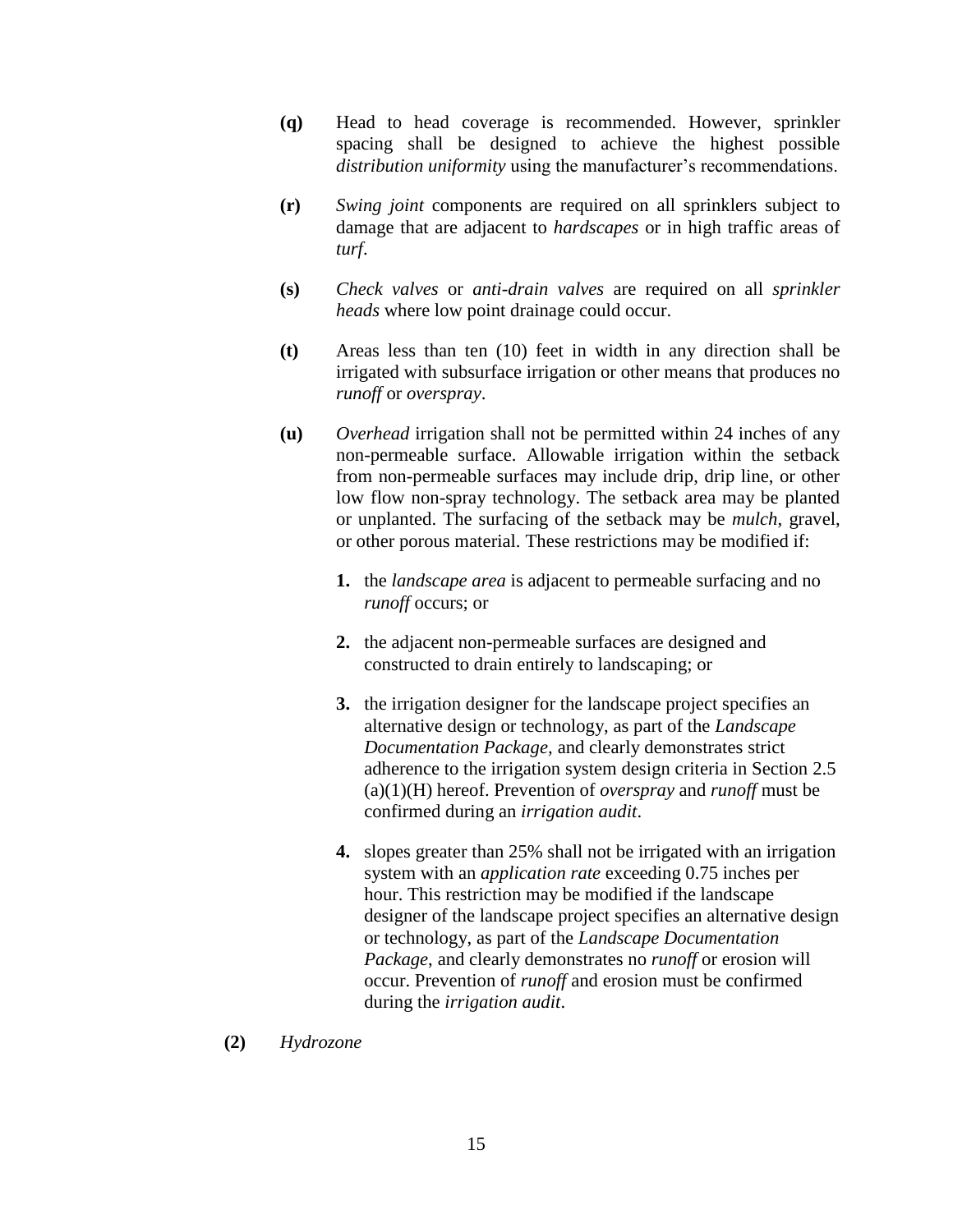- **(a)** Each *valve* shall irrigate a *hydrozone* with similar site, slope, sun exposure, soil conditions, and plant materials with similar water use.
- **(b)** *Sprinkler heads* and other emission devices shall be selected based on what is appropriate for the plant type within that *hydrozone*.
- **(c)** Where feasible, trees shall be placed on separate valves from shrubs, groundcovers, and *turf* to facilitate the appropriate irrigation of trees. The mature size and extent of the root zone shall be considered when designing irrigation for the tree.
- **(d)** Individual *hydrozones* that mix plants of moderate and low water use or moderate and high water use may be allowed if:
	- **1.** The *plant factor* calculation is based on the proportions of the respective plant water uses and their respective *plant factors*; or
	- **2.** The *plant factor* of the higher water using plant is used for the calculations.
- **(e)** Individual *hydrozones* that mix high and low water use plants shall not be permitted.
- **(f)** On the landscape design plan and irrigation design plan, *hydrozone* areas shall be designated by number, letter, or other designation. On the irrigation design plan, designate the areas irrigated by each *valve* and assign a number to each *valve*.
- **(g)** The irrigation design plan, at a minimum, shall contain:
	- **1.** the location and size of separate water meters for landscape;
	- **2.** the location, type, and size of all components of the irrigation system, including controllers, main and *lateral lines*, *valves*, *sprinkler heads*, *moisture sensing devices*, rain switches, quick couplers, pressure regulators, and *backflow prevention devices*;
	- **3.** *static water pressure* at the point of connection to the public water supply;
	- **4.** *flow rate* (gallons per minute), application rate (inches per hour), and design *operating pressure* (pressure per square inch) for each *station*;
	- **5.** irrigation schedule parameters necessary to program smart timers specified in the landscape design;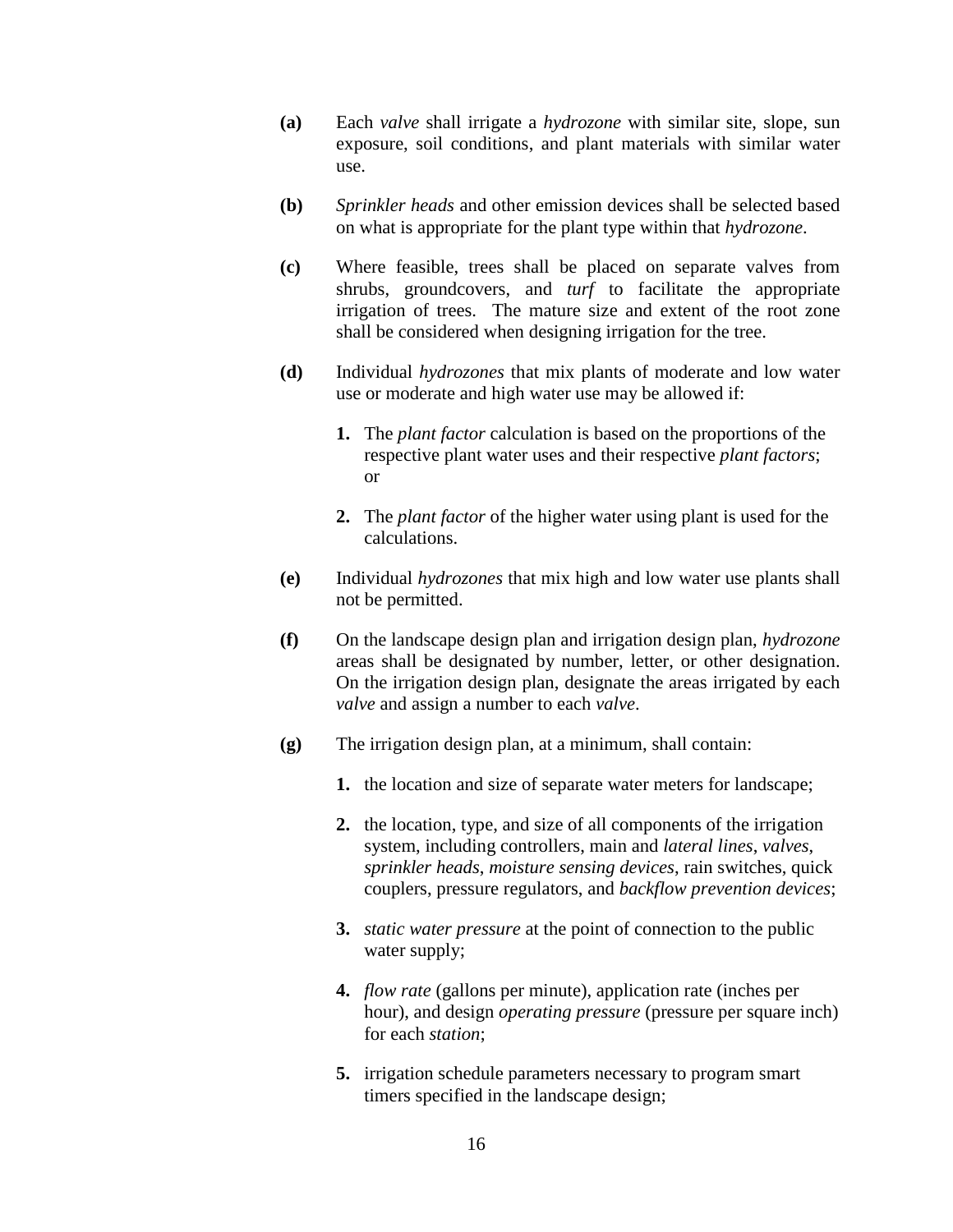- **6.** the following statement: "I have complied with the criteria of the *Water Efficient Landscape Ordinance* and applied them accordingly for the efficient use of water in the irrigation design plan;" and
- **7.** the signature of a California-licensed *landscape professional.*

[Note: Authority Cited: Section 65595, Government Code. Reference: Section 65596, Government Code.]

#### <span id="page-18-0"></span>**2.7 Grading Design Plan**

- **(A)** For the efficient use of water, grading of a landscape project site shall be designed to minimize soil erosion, *runoff,* and water waste. Finished grading configuration of the *landscape area*, including pads, slopes, drainage, post-construction erosion control, and storm water control Best Management Practices, as applicable, shall be shown on the Landscape Plan unless this information is fully included in separate Grading Plans for the project, or unless the project is limited to replacement planting and/or irrigation to rehabilitate an existing *landscape area*.
- **(B)** The *project applicant* shall submit a landscape grading plan that indicates finished configurations and elevations of the *landscape area* including:
	- **(1)** Height of graded slopes;
	- **(2)** Drainage patterns;
	- **(3)** Pad elevations;
	- **(4)** Finish grade; and
	- **(5)** Storm water retention improvements, if applicable.
- **(C)** To prevent excessive erosion and *runoff*, it is highly recommended that the *project applicant*:
	- **(1)** Grade so that all irrigation and normal rainfall remains within property lines and does not drain on to non-permeable *hardscapes*;
	- **(2)** Avoid disruption of natural drainage patterns and undisturbed soil; and
	- **(3)** Avoid soil compaction in *landscape areas*.
- **(D)** The Grading Design Plan shall contain the following statement: "I have complied with the criteria of the ordinance and applied them accordingly for the efficient use of water in the grading design plan" and shall bear the signature of the *landscape professional,* as required by law.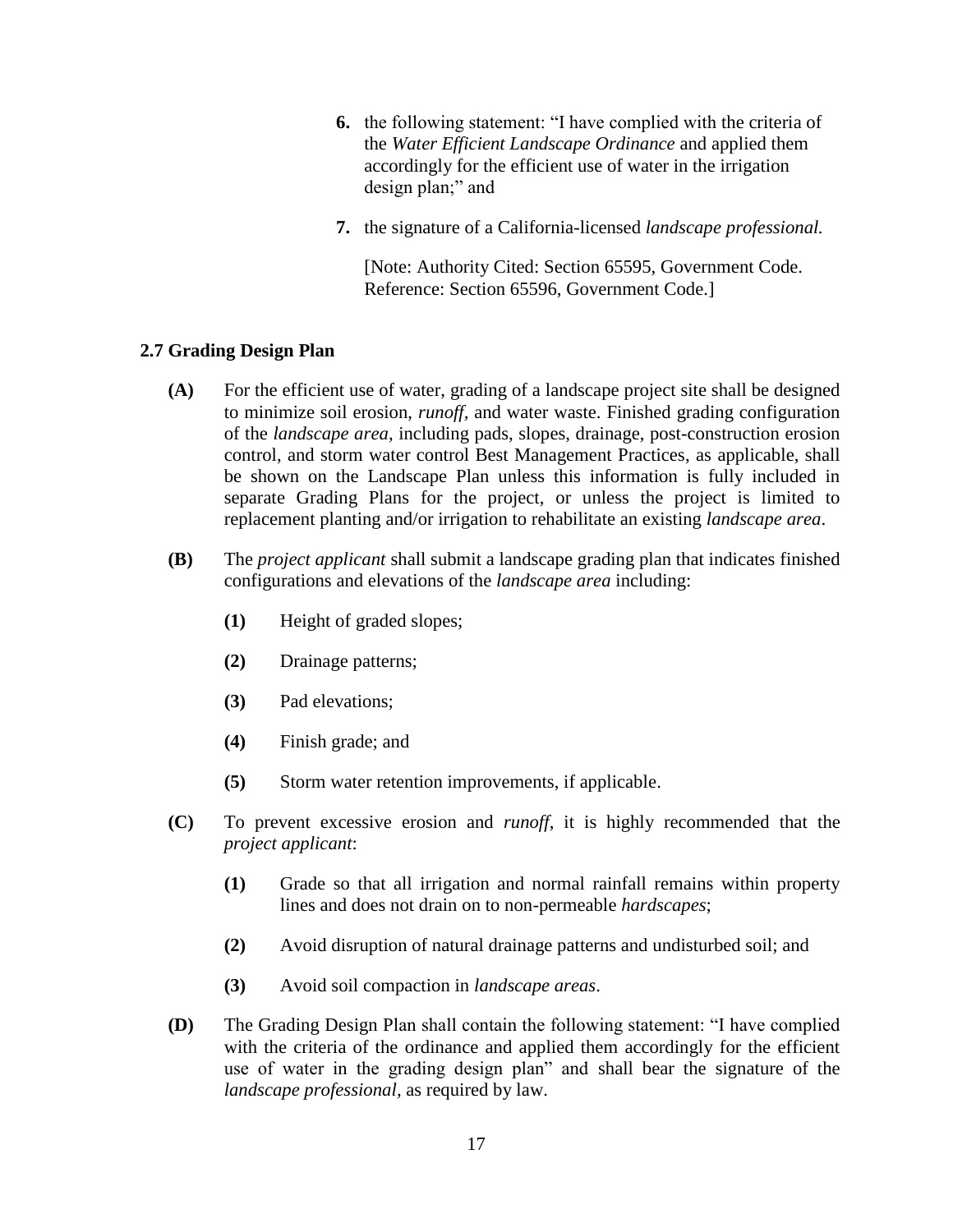[Note: Authority Cited: Section 65595, Government Code. Reference: Section 65596, Government Code.]

#### <span id="page-19-0"></span>**2.8 Certification of Completion**

- **(A)** Landscape project installation shall not proceed until the *Landscape Documentation Package* has been approved by the *City* and any ministerial permits required are issued.
- **(B)** The *project applicant* shall notify the *City* at the beginning of the installation work and at intervals, as necessary, for the duration of the landscape project work to schedule all required inspections.
- **(C)** *Certification of Completion* of the landscape project shall be obtained through a Certificate of Use and Occupancy or a *Permit* Final. The requirements for the Final Inspection and *Permit* Closure include submittal of:
	- **(1)** *A Landscape Installation Certificate of Completion* in the form included as **Appendix D** of these *Guidelines*, which shall include: (i) certification by a *landscape professional* that the *landscape project* has been installed per the approved *Landscape Documentation Package*; and (ii) the following statement: "The landscaping has been installed in substantial conformance to the design plans, and complies with the provisions of the *Water Efficient Landscape Ordinance* for the efficient use of water in the landscape."
		- **(a)** Where there have been significant changes (as deemed by the local permitting agency) made in the field during construction, these "as-built" or record drawings shall be included with the certificate
		- **(b)** A diagram of the irrigation plan showing *hydrozones* shall be kept with the irrigation controller for subsequent management purposes.
	- **(2)** Documentation of the irrigation scheduling parameters used to set the *controller*(s);
	- **(3)** An *irrigation audit* report from a local agency landscape irrigation auditor or third party *certified landscape irrigation auditor*, documentation of enrollment in regional or local water purveyor's water conservation programs, and/or documentation that the MAWA and EAWU information for the *landscape project* has been submitted to the local water purveyor, may be required at the option of the *City*.
		- **(a)** Landscape audits shall not be conducted by the *person* who designed or installed the landscape.
		- **(b)** In large projects or projects with multiple landscape installations (i.e. production home developments or *common interest*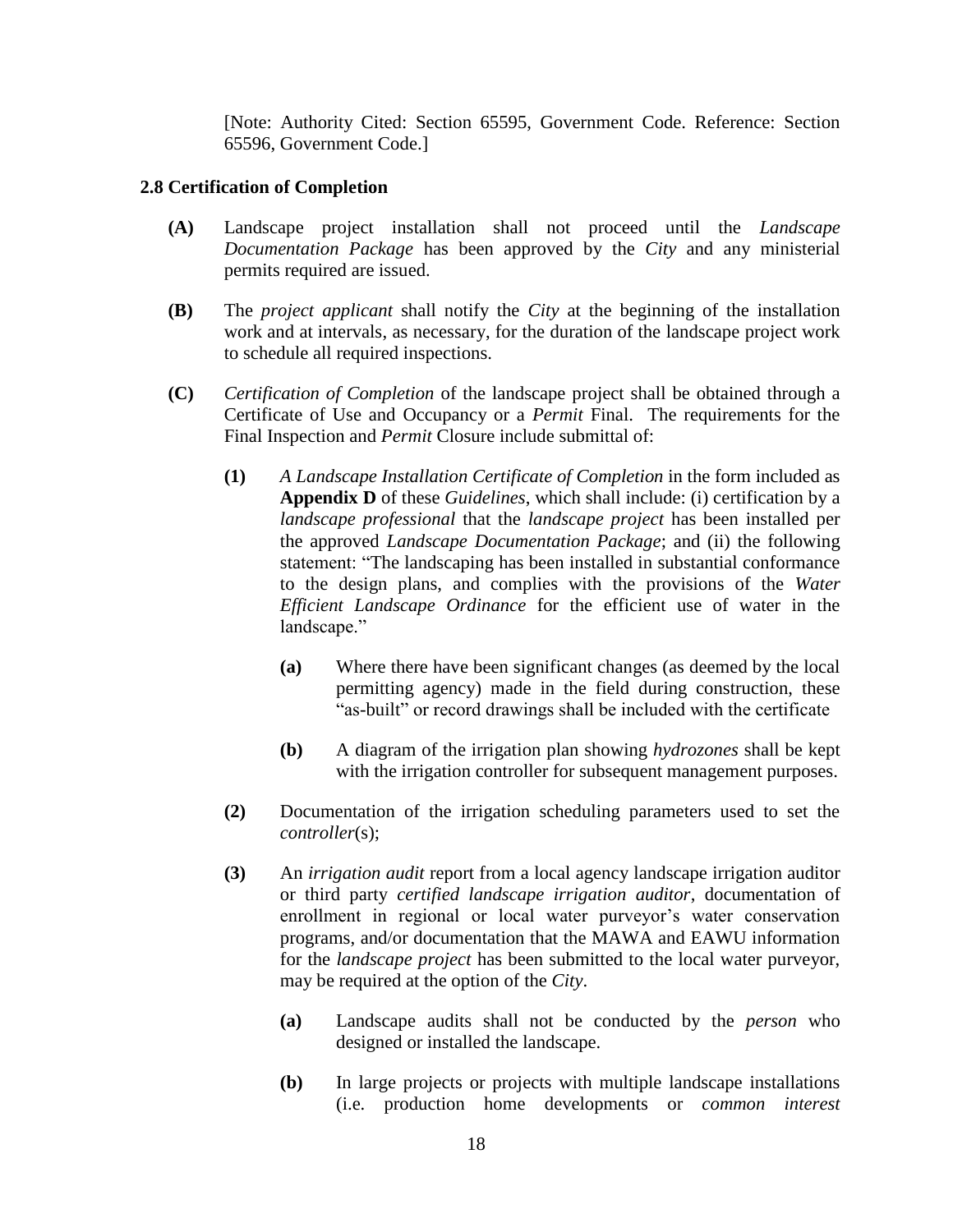*developments*) an auditing rate of 1 in 7 lots or approximately 15% will satisfy this requirement.

[Note: Authority Cited: Section 65595, Government Code. Reference: Section 65596, Government Code.]

#### <span id="page-20-0"></span>**2.9 Post-Installation Irrigation Scheduling**

- **(A)** For the efficient use of water, all irrigation schedules shall be developed, managed, and evaluated to utilize the minimum amount of water required to maintain plant health. Irrigation schedules shall meet the following criteria:
	- **(1)** Irrigation scheduling shall be regulated by automatic irrigation controllers.
	- **(2)** *Overhead* irrigation shall be scheduled in accordance with the local water purveyor's Water Conservation Ordinance. Operation of the irrigation system outside the normal *watering window* is allowed for auditing and system maintenance.

[Note: Authority Cited: Section 65595, Government Code. Reference: Section 65596, Government Code.]

#### <span id="page-20-1"></span>**2.10 Post-Installation Landscape and Irrigation Maintenance**

**(A)** Landscapes shall be maintained to ensure water use efficiency in accordance with Chapter 18.16 "WATER EFFICIENT LANDSCAPING AND WATER CONSERVATION" of the La Habra Municipal Code.

#### <span id="page-20-2"></span>**3. Provisions for Existing Landscapes**

- **(A)** Irrigation of all *landscape areas* shall be conducted in a manner conforming to the rules and requirements and shall be subject to penalties and incentives for water conservation and water waste prevention, as determined and implemented by the *local water purveyor* and as may be mutually agreed by the *City*.
- **(B)** The *City* and/or the regional or *local water purveyor* may administer programs such as irrigation water use analyses, irrigation surveys and/or *irrigation audits*, tiered water rate structures, water budgeting by parcel, or other approaches to achieve landscape water use efficiency community-wide to a level equivalent to or less than would be achieved by applying a *MAWA* calculated with an ETAF of 0.8 to all *landscape areas* in the *City* over one acre in size.
- **(C)** The architectural guidelines of a *common interest development*, including apartments, condominiums, planned developments, and stock cooperatives, shall not prohibit or include conditions that have the effect of prohibiting the use of low-water use plants as a group.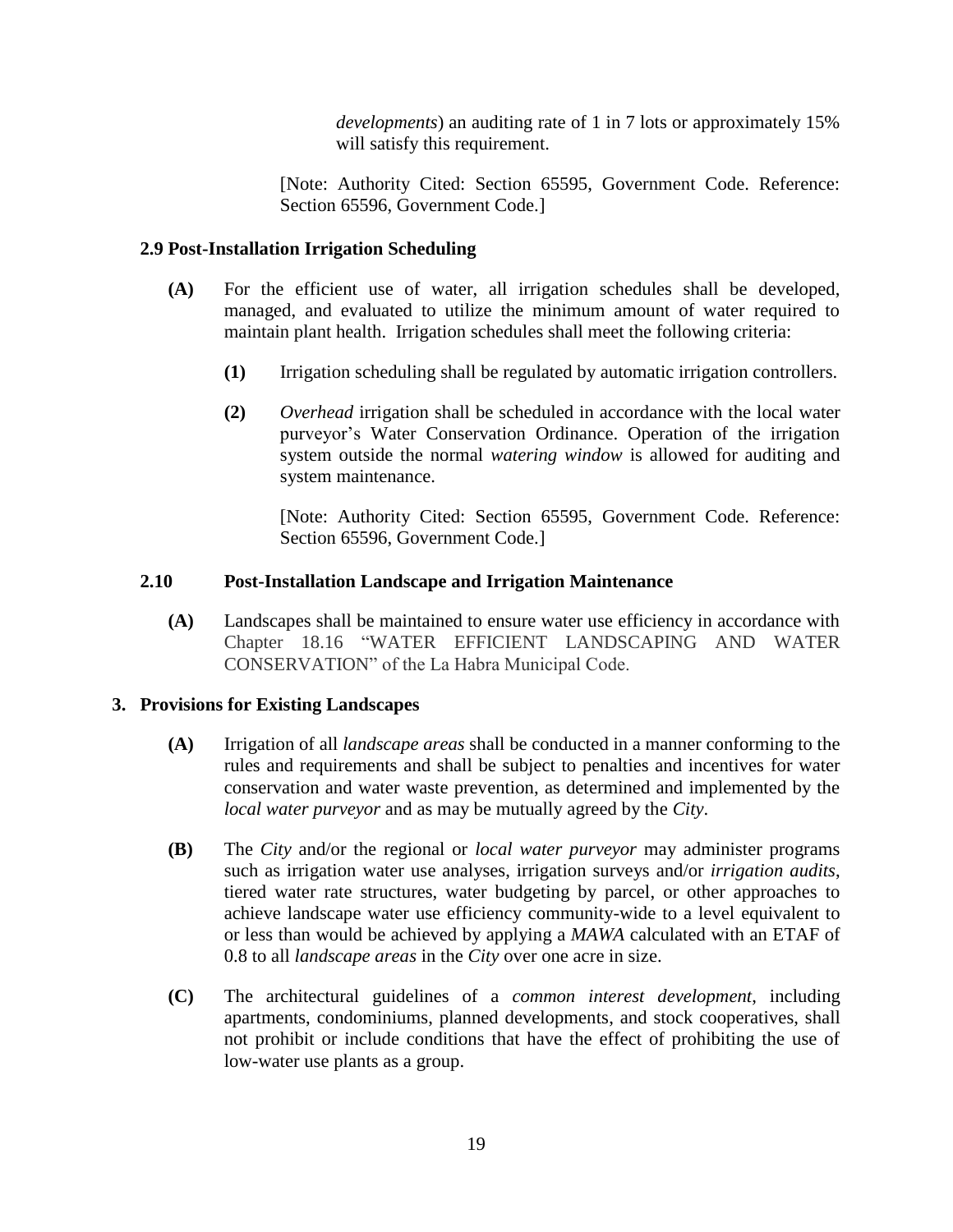[Note: Authority Cited: Section 65595, Government Code. Reference: Section 65596, Government Code.]

#### <span id="page-21-0"></span>**4. Public Education**

- **(A)** Publications. Education is a critical component to promote the efficient use of water in landscapes. The use of appropriate principles of design, installation, management, and maintenance that save water is encouraged in the community.
- **(B)** Model Homes. All model homes that are landscaped shall use signs and written information to demonstrate the principles of water efficient landscapes as described.
	- **(1)** Signs shall be used to identify the model as an example of a water efficient landscape featuring elements such as *hydrozones*, irrigation equipment, and others that contribute to the overall water efficient theme. Signage shall include information about the site water use as designed per the local ordinance; specify who designed and installed the site water efficient landscape; and demonstrate low water use approaches to landscaping such as using appropriate plants, alternative water sources, or rainwater catchment systems.
	- **(2)** Information shall be provided about designing, installing, managing, and maintaining water efficient landscapes.

[Note: Authority Cited: Section 65595, Government Code. Reference: Section 65596, Government Code.]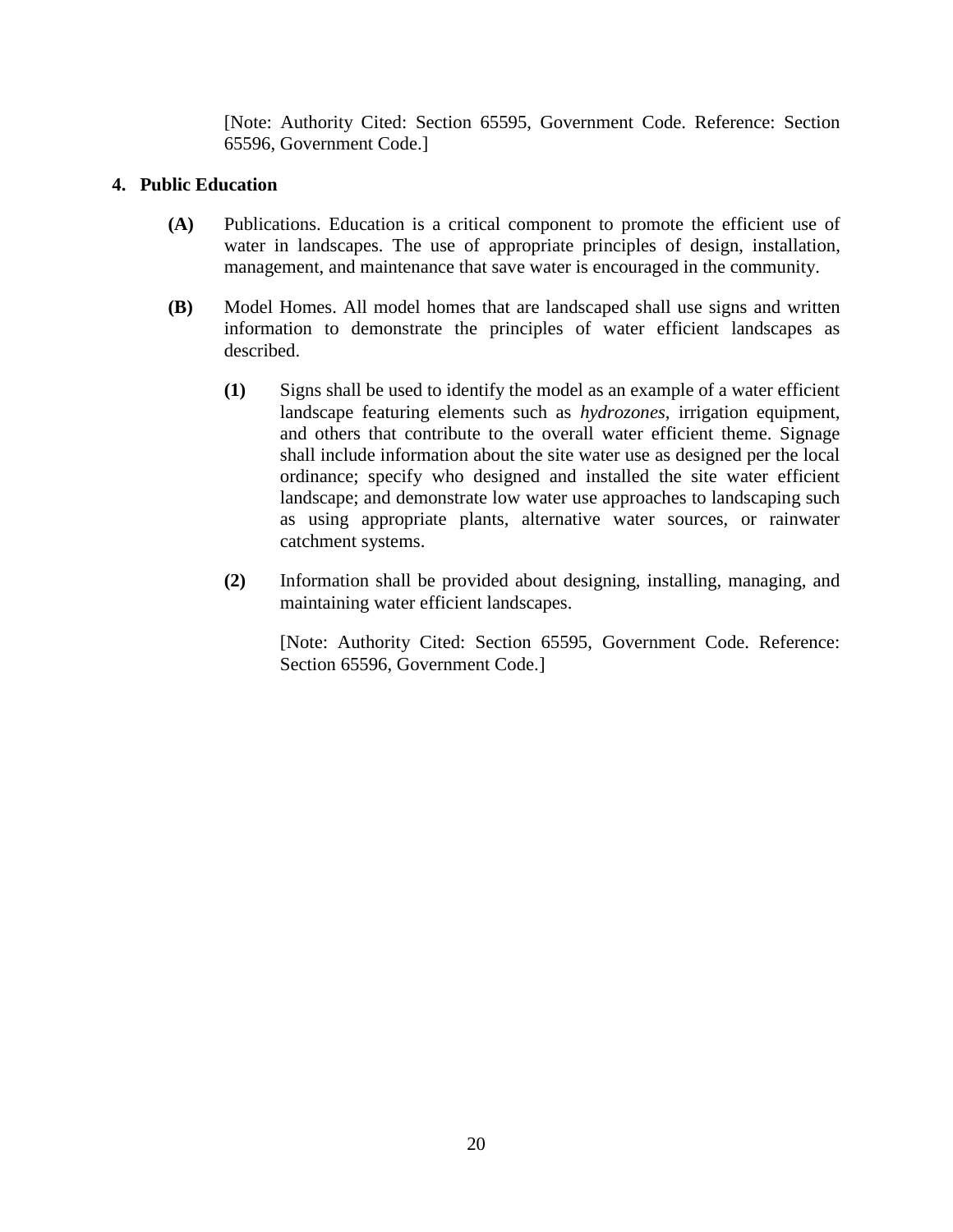#### **Appendix A: Prescriptive Compliance Option**

#### **PRESCRIPTIVE COMPLIANCE OPTION**

- <span id="page-22-0"></span>**(A)** This appendix contains prescriptive requirements which may be used as a compliance option to the Ordinance.
- **(B)** Compliance with the following items is mandatory and must be documented in a landscape plan in order to use the prescriptive compliance option:
	- **(1)** Submit a *Landscape Documentation Package* which includes the following elements:
		- **(a)** Date
		- **(b)** *Project applicant*
		- **(c)** Project address (if available, parcel and/or lot number (s))
		- **(d)** Total landscape area (square feet), including a breakdown of *turf* and plant material
		- **(e)** Project type (e.g., new, rehabilitated, public, private, cemetery, homeowner-installed)
		- **(f)** Water supply type (e.g., potable, recycled, well) and identify the local retail water purveyor if the applicant is not served by a private well
		- **(g)** Contact information for the *project applicant* and property owner
		- **(h)** Applicant signature and date with statement, "I agree to comply with the requirements of the prescriptive compliance option to the MWELO"
	- **(2)** Incorporate compost at a rate of at least four cubic yards per 1,000 square feet to a depth of six inches into landscape area (unless contra-indicated by a soil test);
	- **(3)** Plant material shall comply with all of the following:
		- **(a)** For residential areas, install climate adapted plants that require occasional, little or no summer water (average *WUCOLS* plan factor 0.3) for 75% of the plant area excluding edibles and areas using *recycled water*; For non-residential areas, install climate adapted plants that require occasional, little or no summer water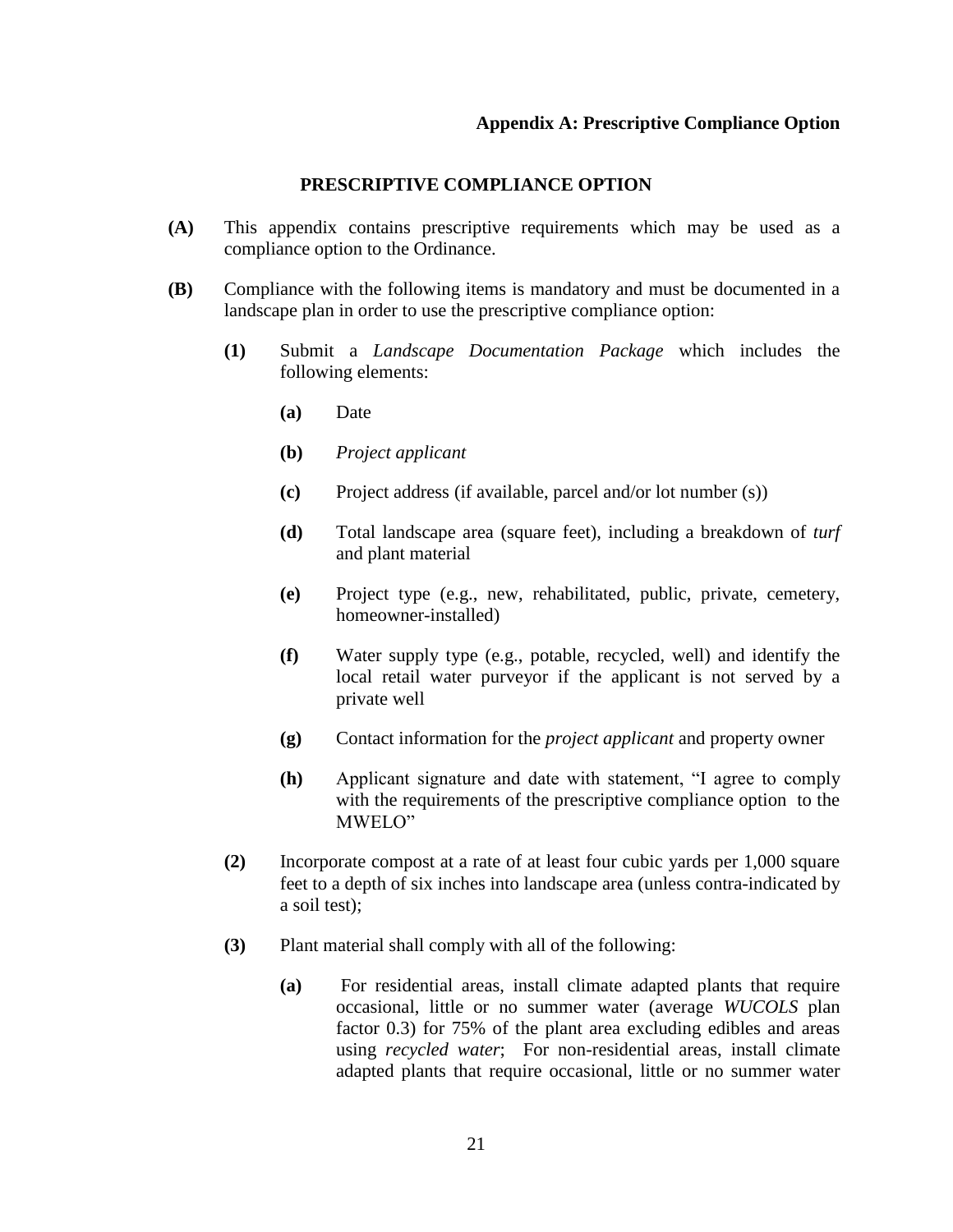(average *WUCOLS* plan factor 0.3) for 100% of the plant area excluding edibles and areas using *recycled water*;

- **(b)** A minimum three inch (3") layer of *mulch* shall be applied on all exposed soil surfaces of planting areas except in *turf* areas, creeping or rooting groundcovers, or direct seeding applications where *mulch* is contraindicated.
- **(4)** *Turf* shall comply with all of the following:
	- **(a)** *Turf* shall not exceed 25% of the landscape area in residential areas, and *turf* shall not be planted in non-residential areas;
	- **(b)** *Turf* shall not be planted on sloped areas which exceed a slope of 1 foot vertical elevation change for every 4 feet of horizontal length;
	- **(c)** *Turf* is prohibited in parkways less than 10 feet wide, unless the parkway is adjacent to a parking strip and used to enter and exit vehicles. Any *turf* in parkways must be irrigated by sub-surface irrigation, or by other technology that creates no *overspray* or *runoff*.
- **(5)** Irrigation systems shall comply with the following:
	- **(a)** Automatic irrigation controllers are required and must use evapotranspiration or soil moisture sensor data
	- **(b)** Irrigation controllers shall be of a type which does not lose programming data in the event the primary power source is interrupted.
	- **(c)** Pressure regulators shall be installed on the irrigation system to ensure the dynamic pressure of the system is within the manufacturers recommended pressure range.
	- **(d)** Manual shut-off valves (such as a gate valve, ball valve, or butterfly valve) shall be installed as close as possible to the point of connection of the water supply.
	- **(e)** All irrigation emission devices must meet the requirements set in the ANSI standard, ASABE/ICC802-2014. "Landscape irrigation Sprinkler and Emitter Standard." All *Sprinkler heads* installed in the landscape must document a *distribution uniformity* low quarter of 0.65 or higher using the protocol defined in ASABE/ICC 802- 2014.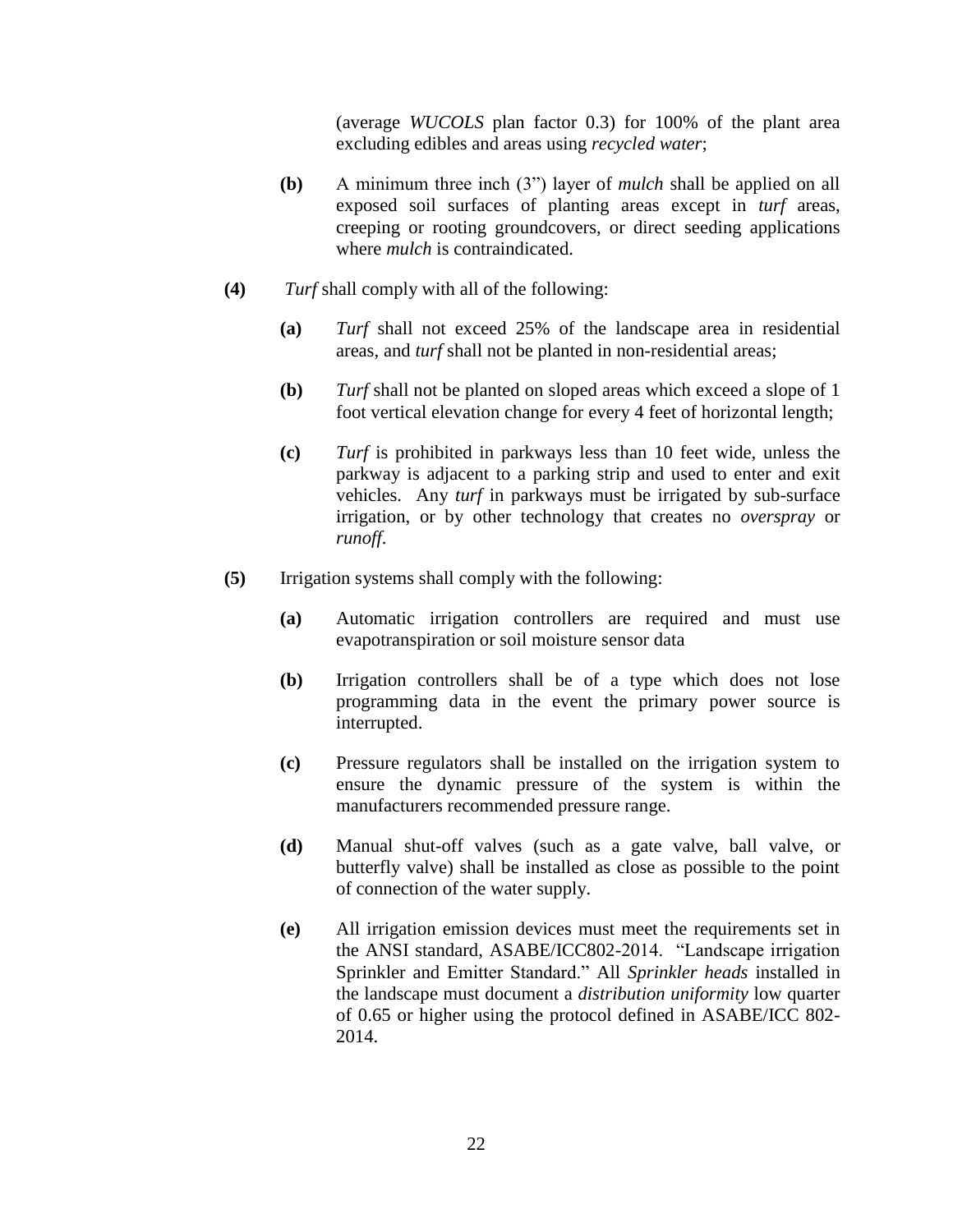**(C)** At the time of final inspection, the permit applicant must provide the owner of the property with a certificate of completion, certificate of installation, irrigation schedule and a schedule of landscape and irrigation maintenance.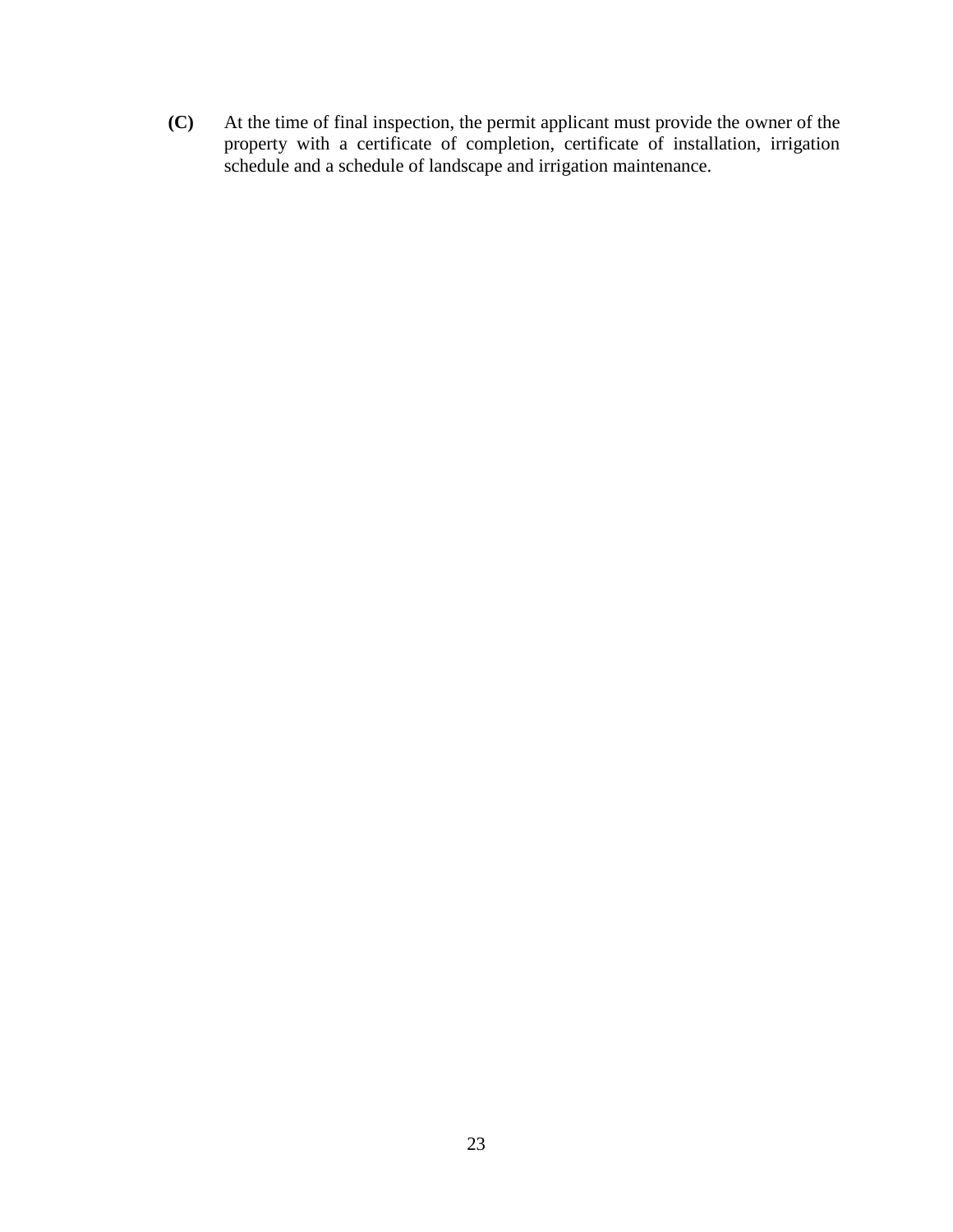### **Appendix B: Certification of Landscape Design**

#### **CERTIFICATION OF LANDSCAPE DESIGN**

<span id="page-25-0"></span>I hereby certify that:

(1) I am a professional appropriately licensed in the State of California to provide professional landscape design services.

(2) The landscape design and water use calculations for the property located at

(provide street address or parcel number(s)) were prepared by me or under my supervision.

(3) The landscape design and water use calculations for the identified property comply with the requirements of the City of La Habra Water Efficient Landscape Ordinance (Municipal Code Section 18.16) and the City of La Habra Guidelines for Implementation of the City of La Habra Water Efficient Landscape Ordinance.

(4) The information I have provided in this Certificate of Landscape Design is true and correct and is hereby submitted in compliance with the City of La Habra Guidelines for Implementation of the City of La Habra Water Efficient Landscape Ordinance.

Print Name Date

Signature License Number

Address

Landscape Design Professional's Stamp (If applicable)

Telephone E-mail Address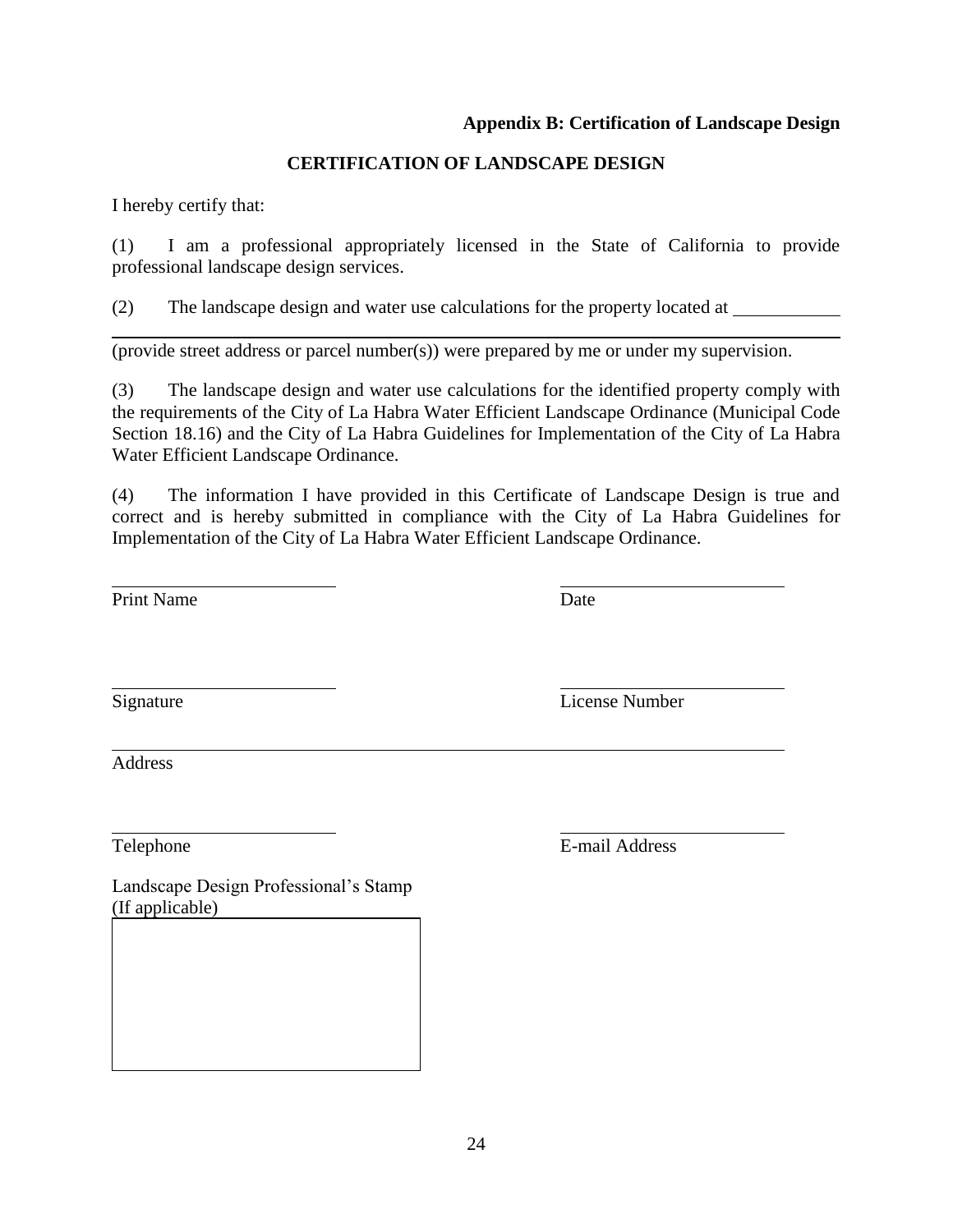#### **Appendix C: Water Efficient Landscape Worksheet**

#### **WATER EFFICIENT LANDSCAPE WORKSHEET**

<span id="page-26-0"></span>This worksheet is filled out by the project applicant and it is a required item of the Landscape Documentation Package.

#### **Reference Evapotranspiration (ETo)<sup>a</sup> : \_\_\_\_\_**

#### **Landscape Area Sector Type**  [ ] Residential

**(select one):** [ ] Non-Residential

|                                       |                        |          |         |                     |                         |             |                                            |              | Estimated          |
|---------------------------------------|------------------------|----------|---------|---------------------|-------------------------|-------------|--------------------------------------------|--------------|--------------------|
|                                       | Hydrozone              |          | Plant   |                     | Irrigation              |             |                                            |              | <b>Total Water</b> |
|                                       | #/Planting             |          | Factorb | Irrigation          | Efficiency <sup>c</sup> | <b>ETAF</b> | Landscape                                  |              | Use <sup>d</sup>   |
|                                       | Description            | Location | (PF)    | Method <sup>c</sup> | (IE)                    | (PF/IE)     | Area (sq-ft)                               | ETAF x Area  | (ETWU)             |
|                                       | Regular Landscape Area |          |         |                     |                         |             |                                            |              |                    |
| 1                                     |                        |          |         |                     |                         |             |                                            |              |                    |
| $\overline{2}$                        |                        |          |         |                     |                         |             |                                            |              |                    |
| 3                                     |                        |          |         |                     |                         |             |                                            |              |                    |
| $\overline{4}$                        |                        |          |         |                     |                         |             |                                            |              |                    |
| 5                                     |                        |          |         |                     |                         |             |                                            |              |                    |
| 6                                     |                        |          |         |                     |                         |             |                                            |              |                    |
| 7                                     |                        |          |         |                     |                         |             |                                            |              |                    |
| $\,8\,$                               |                        |          |         |                     |                         |             |                                            |              |                    |
| 9                                     |                        |          |         |                     |                         |             |                                            |              |                    |
| 10                                    |                        |          |         |                     |                         |             |                                            |              |                    |
| 11                                    |                        |          |         |                     |                         |             |                                            |              |                    |
| 12                                    |                        |          |         |                     |                         |             |                                            |              |                    |
|                                       |                        |          |         |                     |                         | Average     | <b>Total</b>                               | <b>Total</b> |                    |
|                                       |                        |          |         |                     |                         |             |                                            |              |                    |
| <b>Average ETAF for Regular</b><br>In |                        |          |         |                     |                         |             | Not In                                     |              |                    |
|                                       |                        |          |         |                     |                         |             | Landscape Areas <sup>e</sup> (circle one): | Compliance   | Compliance         |
|                                       |                        |          |         |                     |                         |             |                                            |              |                    |

|         | <b>Special Landscape Area</b> |  |               |  |  |
|---------|-------------------------------|--|---------------|--|--|
| $SLA-1$ |                               |  |               |  |  |
| $SLA-2$ |                               |  |               |  |  |
| $SLA-3$ |                               |  |               |  |  |
| $SLA-4$ |                               |  |               |  |  |
| $SLA-5$ |                               |  |               |  |  |
|         |                               |  | <b>Totals</b> |  |  |

| <b>Total Landscape Area</b> |
|-----------------------------|
| Site wide ETAF              |
| <b>ETWU Total</b>           |

**Maximum Allowed Water Allowance (MAWA)<sup>f</sup>**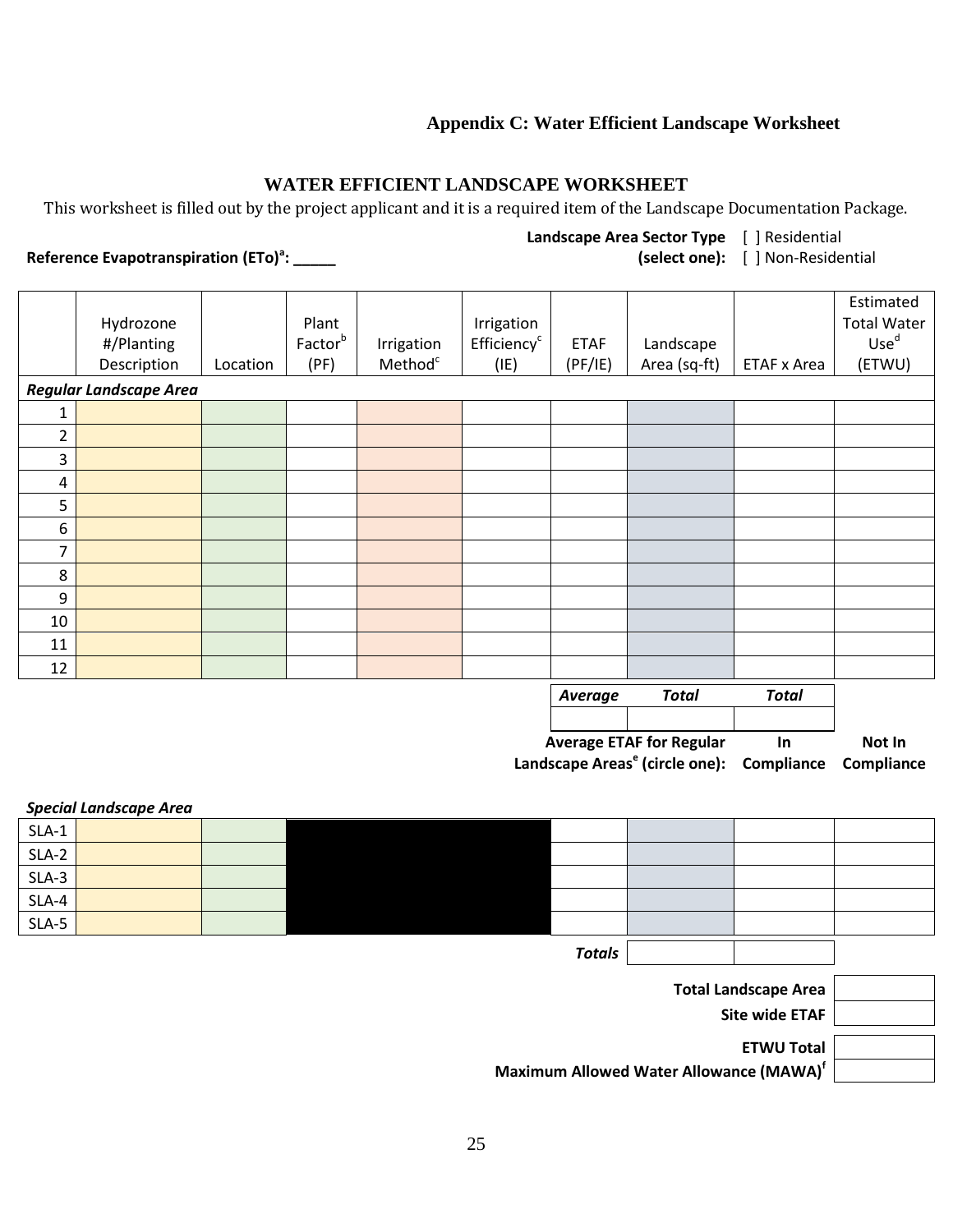#### **WORKSHEET INFORMATION & EQUATIONS**

<sup>a</sup> Local monthly evapotranspiration rates are listed in Appendix D.

<sup>b</sup> The following table can be used for common plant factors:

| <b>Plant Factor</b>               | РF  |
|-----------------------------------|-----|
| Very low water use plant          | 0.1 |
| Low water use plant               | 0.2 |
| Medium water use plant            | 0.5 |
| High water use plant              | 0.8 |
| Lawn                              | 0.8 |
| Pool, spa, or other water feature | 10  |

<sup>c</sup> Irrigation efficiency is derived from measurements and estimates of irrigation system characteristics and management practices. The minimum average *irrigation efficiency* for purposes of these *Guidelines* is 0.71. The following *irrigation efficiency* may be obtained for the listed irrigation heads with an *Irrigation Management Efficiency* of 90%:

| <b>Irrigation Method</b>                               | IE  |
|--------------------------------------------------------|-----|
| Spray nozzles                                          | 71% |
| High efficiency spray nozzles                          | 73% |
| Multi stream/Multi trajectory<br>rotary (MSMT) nozzles | 76% |
| Stream rotor nozzle                                    | 73% |
| Microspray                                             | 76% |
| <b>Bubblers</b>                                        | 77% |
| Drip emitter                                           | 81% |
| Subsurface drip                                        | 81% |

<sup>d</sup> Estimated Total Water Use (ETWU) is the annual gallons required

 $ETWU = (ETo) x (0.62) x (ETAF x Area)$ 

where,  $ETo =$  annual evapotranspiration rate in inches per year  $0.62$  = factor used to convert inches per year to gallons per square foot  $ETAF = plant factor \div irrigation efficiency$ 

<sup>e</sup> Average ETAF for Regular Landscape Areas must be 0.55 or below for residential areas, and 0.45 or below for nonresidential areas.

<sup>f</sup> Maximum Allowed Water Allowance (MAWA) is the annual gallons allowed

 $MAWA = (ETo) x (0.62) x [(ETAF x LA) + ((1-ETAF) x SLA)]$ 

where,  $ETo =$  annual evapotranspiration rate in inches per year  $0.62$  = factor used to convert inches per year to gallons per square foot  $ETAF = plant factor \div irri$  external efficiency  $LA = total$  (site wide) landscape area in square feet SLA = total special landscape area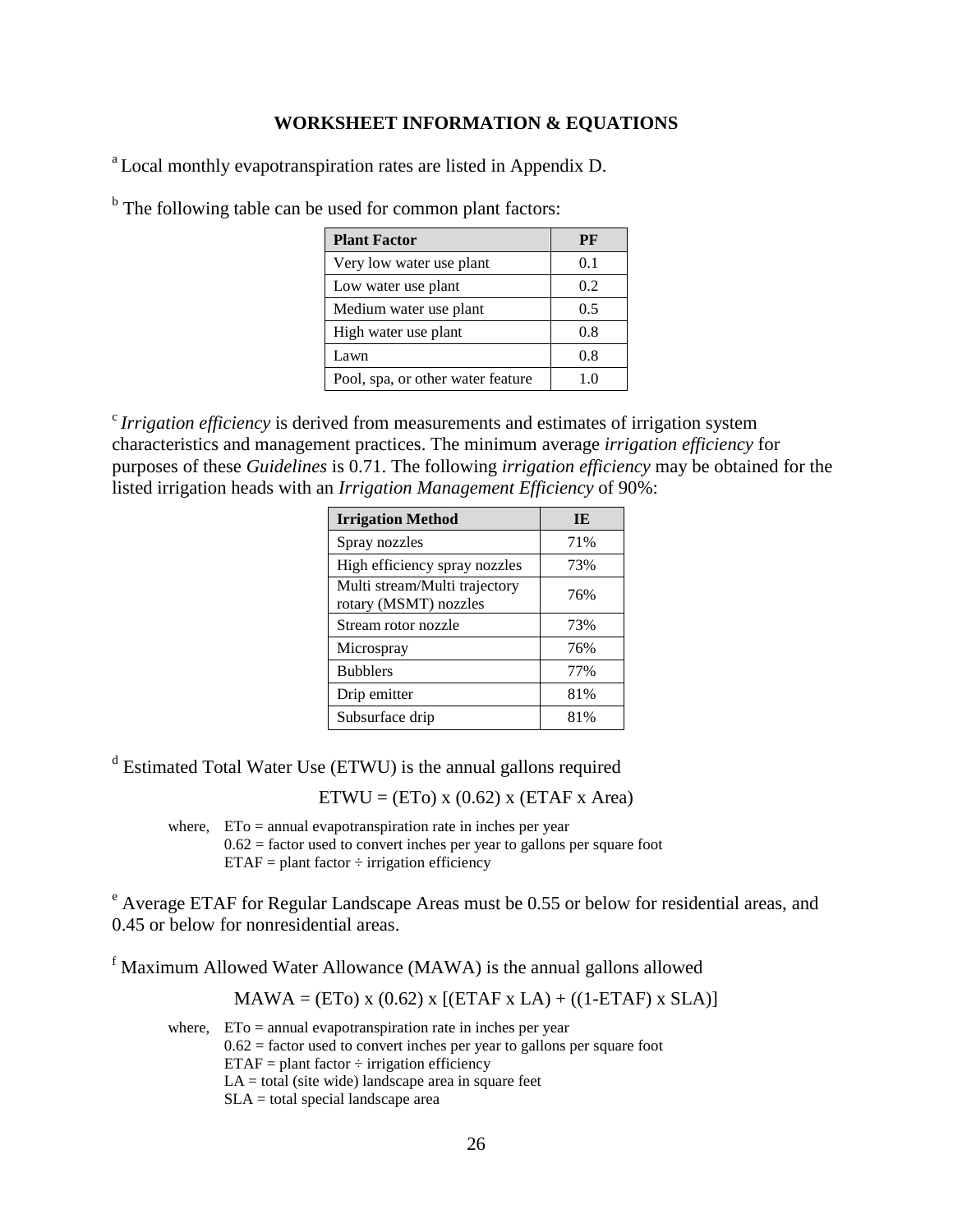#### **Appendix D: Reference Evapotranspiration Table**

| <b>City</b> | Jan | Feb | Mar | Apr | May | Jun | Jul | Aug | <b>Sep</b> | Oct | <b>Nov</b> | <b>Dec</b> | <b>Annual Total</b><br>(inches per year) |
|-------------|-----|-----|-----|-----|-----|-----|-----|-----|------------|-----|------------|------------|------------------------------------------|
| La Habra    | 2.6 | 2.5 | 3.7 | 4.5 | 5.6 | 5.6 | 6.4 | 6.2 | 5.1        | 3.6 | 2.6        | 2.0        | 50.4                                     |
|             |     |     |     |     |     |     |     |     |            |     |            |            |                                          |

#### **REFERENCE EVAPOTRANSPIRATION (ETO) TABLE**

<span id="page-28-0"></span>\* The values in this table were derived from California Irrigation Management Information System (CIMIS) Spatial CIMIS data by zip code. Cities with multiple zip codes present monthly averages.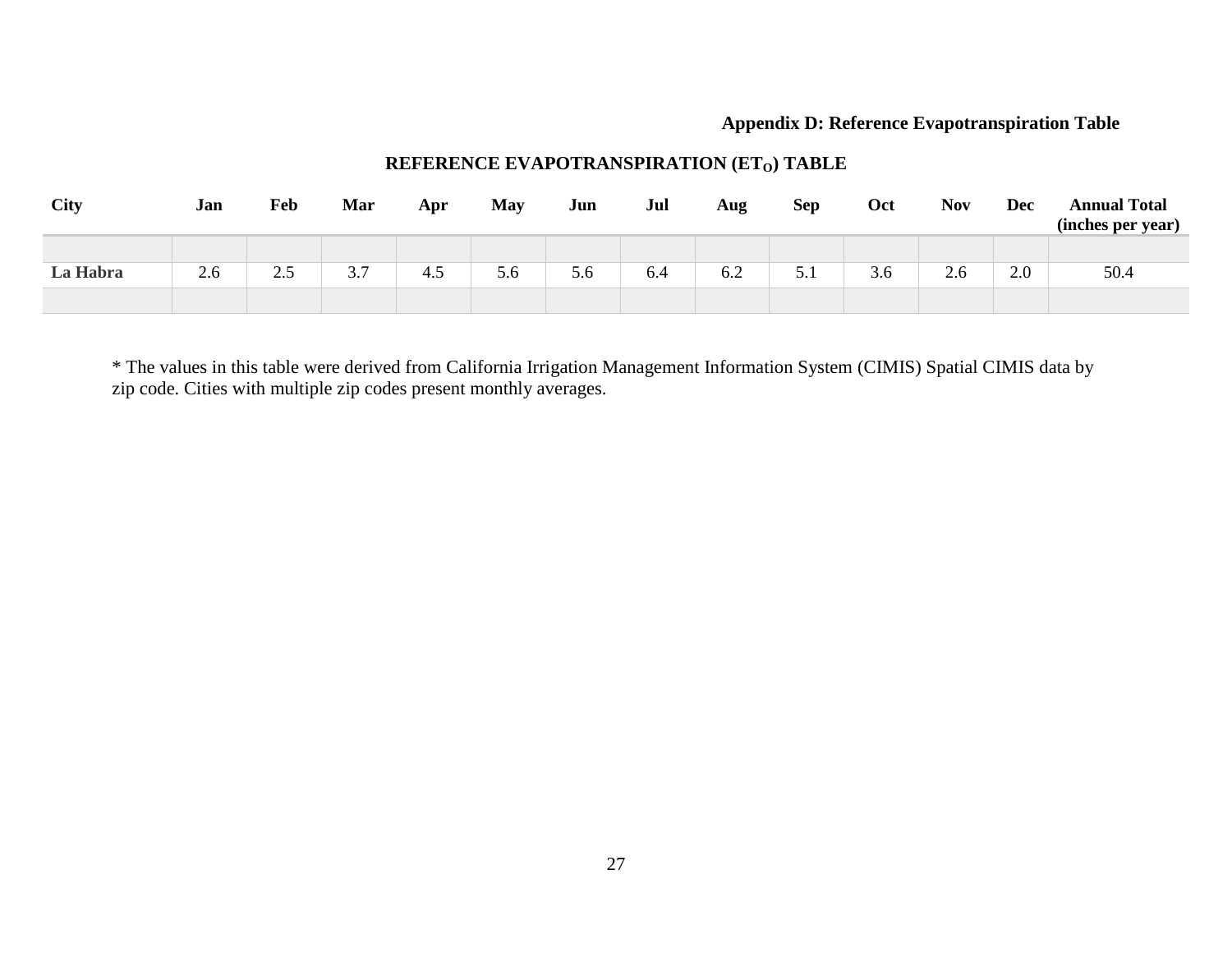#### **Appendix E: Certificate of Completion**

#### **LANDSCAPE INSTALLATION CERTIFICATE OF COMPLETION**

<span id="page-29-0"></span>I hereby certify that:

(1) I am a professional appropriately licensed in the State of California to provide professional landscape design services for: \_\_\_\_\_\_\_\_\_\_\_\_\_\_\_\_\_\_\_\_\_\_\_\_\_\_\_\_\_\_\_\_\_\_\_\_\_\_\_\_(project name, mailing address and telephone).

(2) The landscape project for the property located at

(provide street address or parcel number(s)) was installed by me or under my supervision.

(3) The landscaping for the identified property has been installed in substantial conformance with the approved Landscape Documentation Package and complies with the requirements of the City of La Habra Water Efficient Landscape Ordinance (Municipal Code Section 18.16) and the City of La Habra Guidelines for Implementation of the City of La Habra Water Efficient Landscape Ordinance for the efficient use of water in the landscape.

(4) The following elements are attached hereto:

a. Irrigation scheduling parameters used to set the controller;

b. Landscape and irrigation maintenance schedule;

c. Irrigation audit report; and

d. Soil analysis report, if not submitted with Landscape Documentation Package, and documentation verifying implementation of the soil report recommendations.

(5) The site installation complies with the following:

a. The required irrigation system has been installed according to approved plans and specifications and if applicable, any prior approved irrigation system alternatives.

Yes No

b. Sprinklers comply with ASABE/ICC 802-2014 Landscape Irrigation Sprinkler & Emitter Standard.

\_\_\_\_\_ Yes \_\_\_\_ No

(6) The information I have provided in this Landscape Installation Certificate of Completion is true and correct and is hereby submitted in compliance with the City of La Habra Guidelines for Implementation of the City of La Habra Water Efficient Landscape Ordinance.

Print Name Date **Date**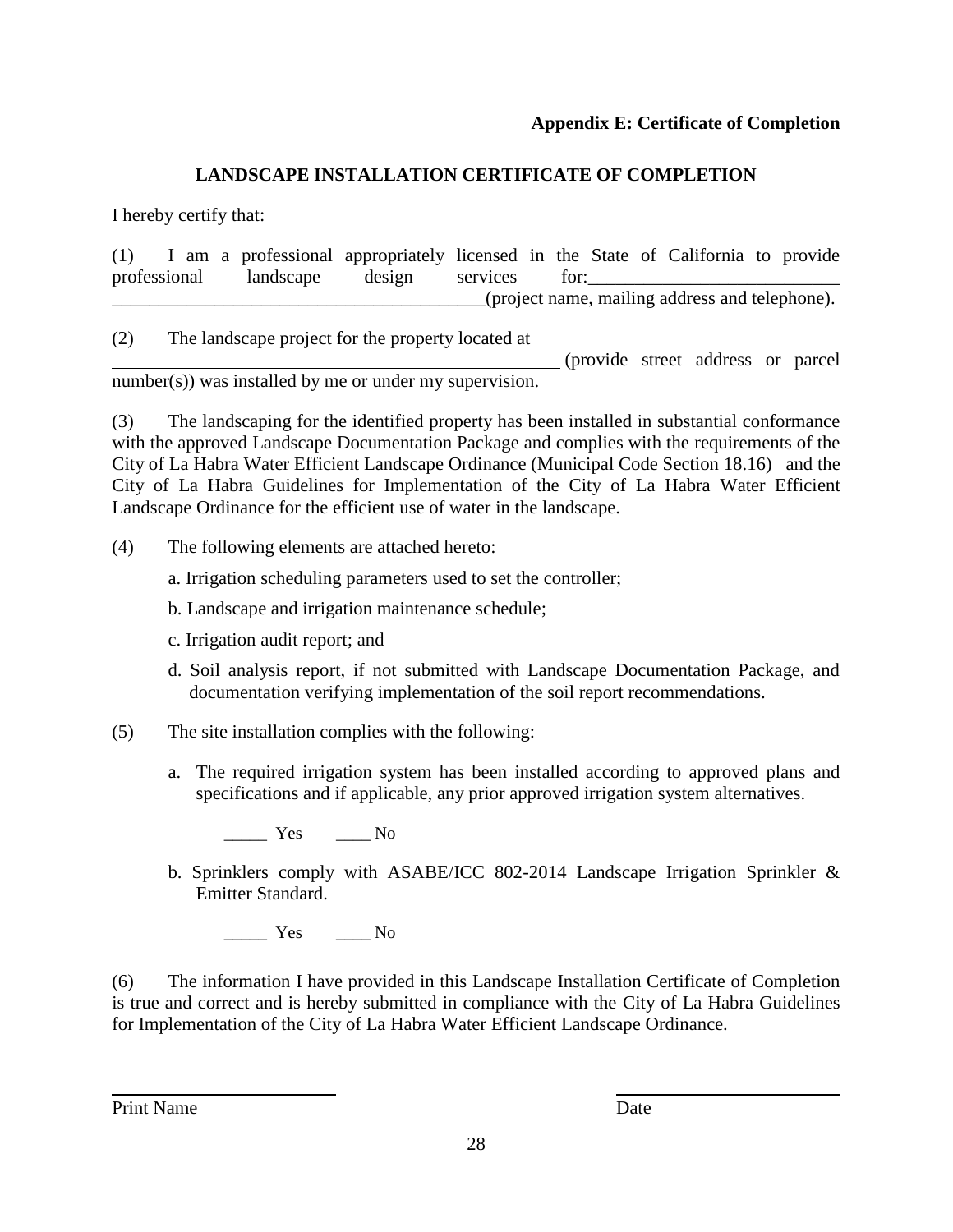Signature License Number

Address

Landscape Design Professional's Stamp (If Appropriate)

Telephone E-mail Address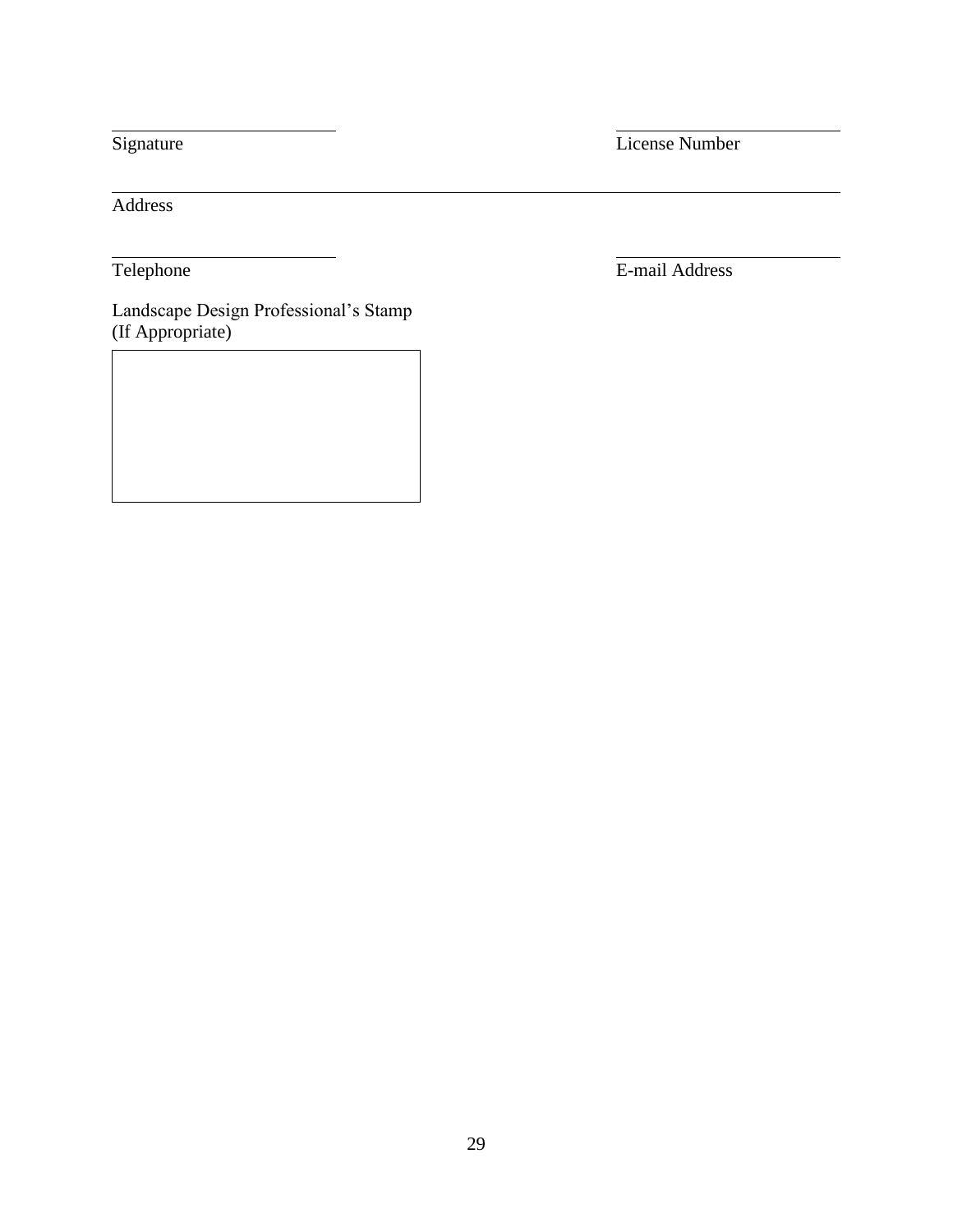#### **DEFINITIONS**

<span id="page-31-0"></span>The terms used in these Guidelines have the meaning set forth below:

*"Aggregate"* area pertains to production home neighborhoods, *common interest developments,* or other situations where multiple parcels are undergoing landscape development as one project, but may eventually be individually owned or maintained.

"*Backflow prevention device*" means a safety device used to prevent pollution or contamination of the water supply due to the reverse flow of water from the irrigation system.

"*Check valve*" or "*anti-drain valve*" means a valve located under a *sprinkler head*, or other location in the irrigation system, to hold water in the system to prevent drainage from *sprinkler heads* when the sprinkler is off.

"*Certified Landscape Irrigation Auditor*" means a *person* certified to perform landscape irrigation audits by an accredited academic institution, a professional trade organization or other program such as the US Environmental Protection Agency's WaterSense irrigation auditor certification program and Irrigation Association's Certified Landscape Irrigation Auditor program.

"*Certification of Design*" means the certification included as Exhibit E of these Guidelines that must be included in the *Landscape Documentation Package* pursuant to Section 2.1 of these Guidelines.

"*City*" means the *City* of or its authorized designee.

"*Common interest developments*" means community apartment projects, condominium projects, planned developments, and stock cooperatives per Civil Code Section 1351

"*Distribution Uniformity*" or "*DU*" is a measure of how uniformly an irrigation head applies water to a specific target area and theoretically ranges form zero to 100 percent.

"*Drip"* irrigation means any non-spray *low volume irrigation* system utilizing emission devices with a *flow rate* measured in gallons per hour. *Low volume irrigation* systems are specifically designed to apply small volumes of water slowly at or near the root zone of plants.

"*Emitter*" means a *drip* irrigation emission device that delivers water slowly from the system to the soil.

"*Estimated Applied Water Use*" or "*EAWU*" means the annual total amount of water estimated to keep plants in a healthy state. It is based on factors such as *reference evapotranspiration rate*, the size of the *landscape area*, *plant water use factors*, and the *irrigation efficiency* within each *hydrozone*.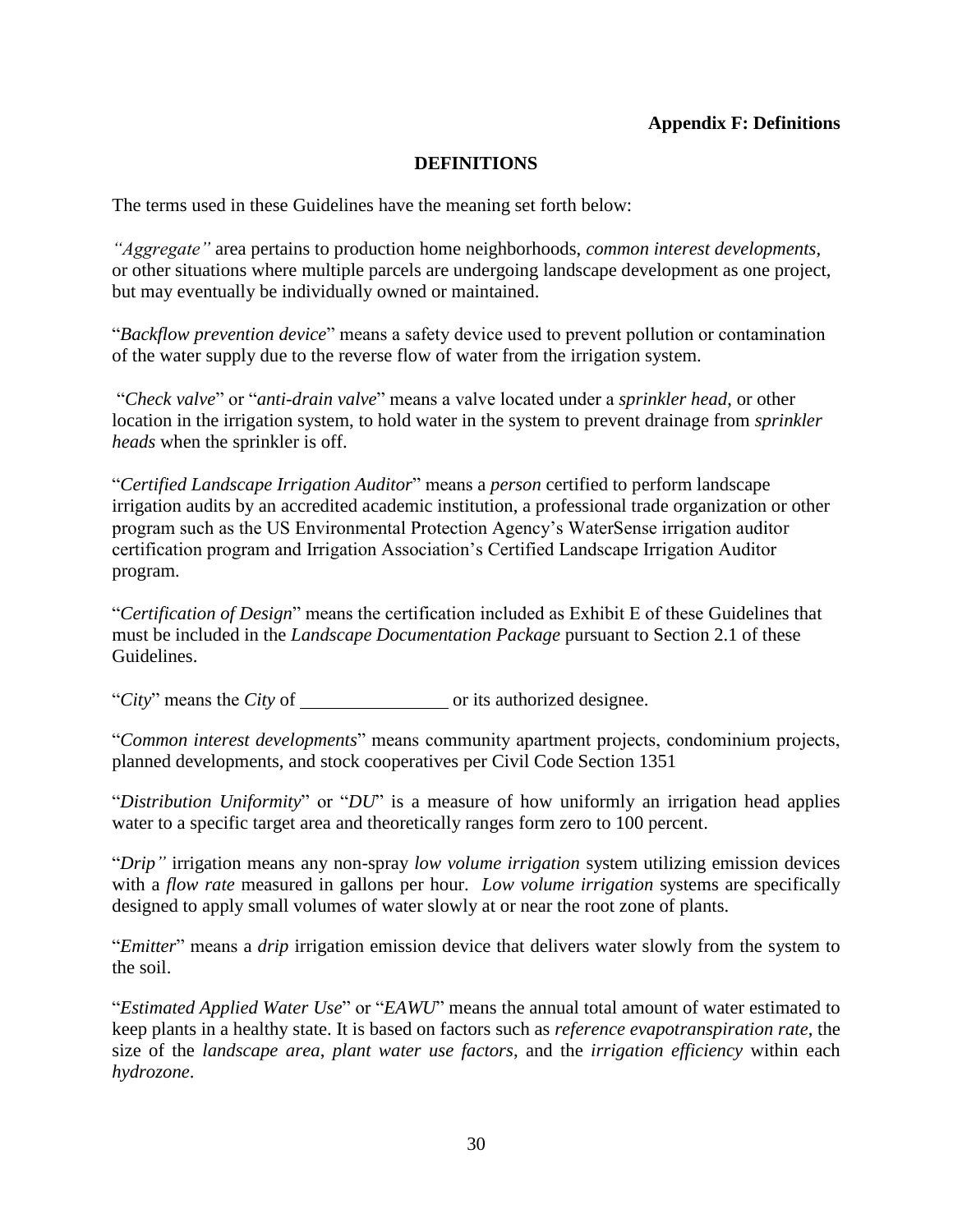"*Evapotranspiration adjustment factor*" or "*ETAF*" means a factor of 0.7, that, when applied to *reference evapotranspiration*, adjusts for *plant factors* and *irrigation efficiency*, two major influences upon the amount of water that needs to be applied to the landscape. A combined plant mix with a site-wide average of 0.5 is the basis of the *plant factor* portion of this calculation. For purposes of the ETAF, the average *irrigation efficiency* is 0.71. Therefore, the ET Adjustment Factor is  $(0.7)=(0.5/0.71)$ . ETAF for a Special Landscape Area shall not exceed 1.0. ETAF for existing non-rehabilitated landscapes is 0.8.

"*Evapotranspiration rate*" means the quantity of water evaporated from adjacent soil and other surfaces and transpired by plants during a specified time.

"*Flow rate*" means the rate at which water flows through pipes, *valves* and emission devices, measured in gallons per minute, gallons per hour, or cubic feet per second.

"*Hardscapes*" means any durable material or feature (*pervious* and *non-pervious*) installed in or around a *landscape area*, such as pavements or walls. Pools and other *water features* are considered part of the *landscape area* and not considered *hardscapes* for purposes of these Guidelines.

*"Graywater"* means a system intreated wastewater that has not been contaminated by any toilet discharge, has not been affected by infectious, contaminated, or unhealthy bodily wastes, and does not present a threat from contamination by unhealthy processing, manufacturing, or operating wastes. *Graywater* includes, but is not limited to, wastewater from bathtubs, showers, bathroom washbasins, clothes washing machines. And laundry tubs, but does not include wastewater from kitchen sinks or dishwashers as per the Health and Safety Code (Section 17922.12). *Graywater* systems promote the efficient use of water and are encouraged to assist in on-site landscape irrigation. All *graywater* systems shall conform to the California Plumbing Code (Title 24, Part 5, Chapter 16) and any applicable local ordinance standards.

"*Hydrozone*" means a portion of the *landscape area* having plants with similar water needs and typically irrigated by one *valve*/controller *station*. A *hydrozone* may be irrigated or nonirrigated.

"*Infiltration rate*" means the rate of water entry into the soil expressed as a depth of water per unit of time (e.g., inches per hour).

"*Invasive"* plants species or "*noxious*" means species of plants not historically found in California that spread outside cultivated areas and can damage environmental or economic resources. *Invasive plant species* may be regulated by county agricultural agencies as *noxious species*.

"*Irrigation audit*" means an in-depth evaluation of the performance of an irrigation system conducted by a *Certified Landscape Irrigation Auditor*. An *irrigation audit* includes, but is not limited to: inspection, system tune-up, system test with *distribution uniformity* or emission uniformity, reporting *overspray* or *runoff* that causes overland flow, and preparation of an irrigation schedule.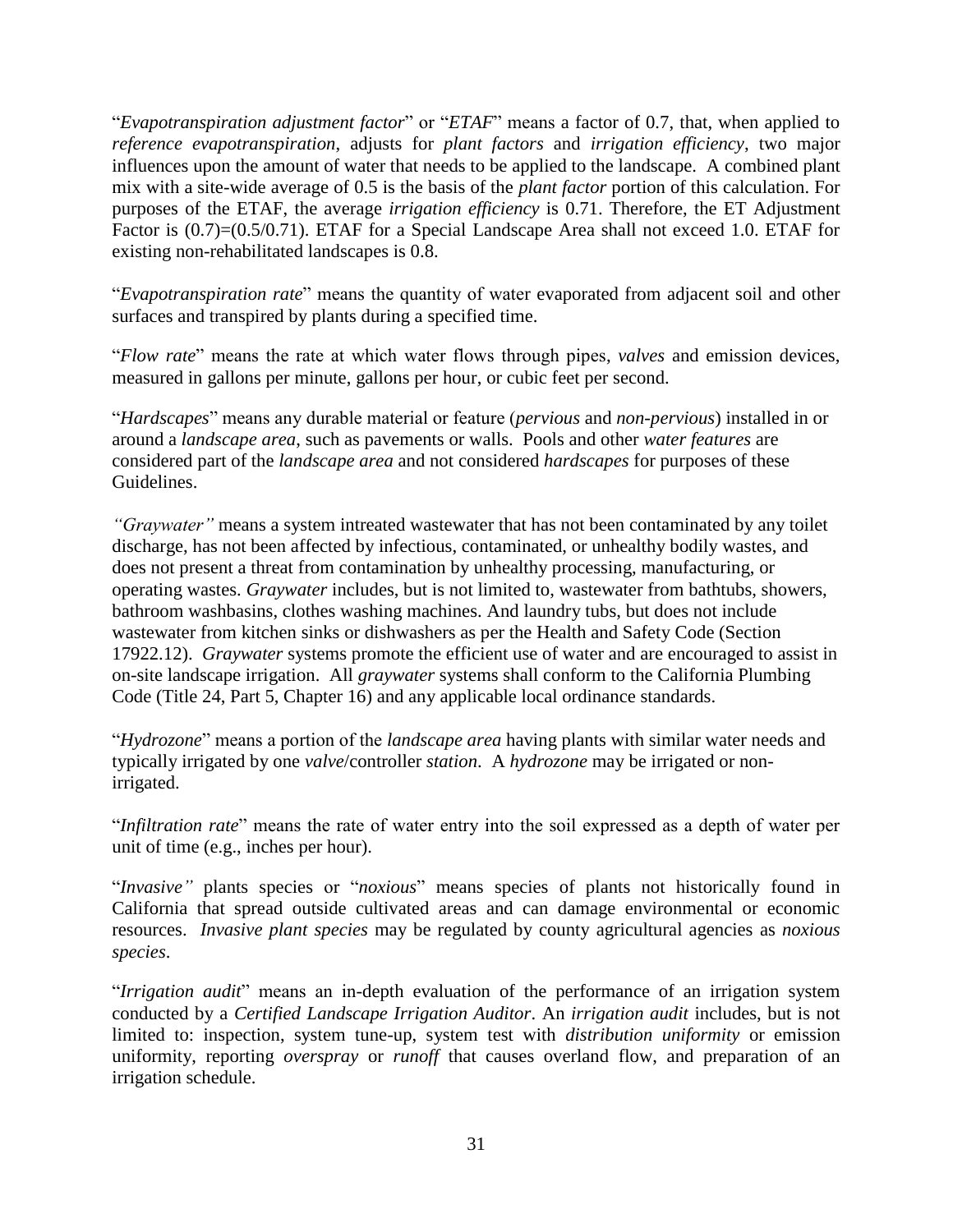**"***Irrigation Management Efficiency"* or "*IME*" means the measurement used to calculate the *irrigation efficiency* of the irrigation system for a landscaped project. A 90% IME can be achieved by using evaportranspiration controllers, soil moisture sensors, and other methods that will adjust irrigation run times to meet plant water needs.

"*Irrigation efficiency*" or "*IE*" means the measurement of the amount of water beneficially used divided by the amount of water applied to a *landscape area*. *Irrigation efficiency* is derived from measurements and estimates of irrigation system characteristics and management practices. The minimum average *irrigation efficiency* for purposes of these *Guidelines* is 0.71. Greater *irrigation efficiency* can be expected from well designed and maintained systems. The following *irrigation efficiency* may be obtained for the listed irrigation heads with an IME of 90%:

| <b>Irrigation Method</b>                               | DU <sub>LO</sub> | $DULI$ * | EU  | $IF**$ |
|--------------------------------------------------------|------------------|----------|-----|--------|
| Spray nozzles                                          | 65%              | 79%      |     | 71%    |
| High efficiency spray nozzles                          | 70%              | 82%      |     | 73%    |
| Multi stream/Multi trajectory<br>rotary (MSMT) nozzles | 75%              | 85%      |     | 76%    |
| Stream rotor nozzle                                    | 70%              | 82%      |     | 73%    |
| Microspray                                             | 75%              | 85%      |     | 76%    |
| <b>Bubblers</b>                                        |                  |          | 85% | 77%    |
| Drip emitter                                           |                  |          | 90% | 81%    |
| Subsurface drip                                        |                  |          | 90% | 81%    |

 $*DU_{LH} = .386 + (.614)(DU_{LQ}$ 

\*\* IE (spray) =  $(DU_{LH})(IME)$ 

\*\* IE (drip) = Emission uniformity (EU)(IME)

"*Landscape coefficient*" (*K<sup>L</sup>* ) is the product of a *plant factor* multiplied by a density factor and a *microclimate* factor. The *landscape coefficient* is derived to estimate water loss from irrigated *landscape areas* and *special landscape areas*.

"*Landscape Documentation Package*" means the package of documents that a *project applicant* is required to submit to the *City* pursuant to Section 2.1 of these Guidelines.

*"Landscape Installation Certificate of Completion"* means the certificate included as Exhibit F of these *Guidelines* that must be submitted to the *City* pursuant to Section 2.7(a)(1) of hereof.

"*Landscape professional*" means a licensed *landscape architect*, licensed landscape contractor, or any other *person* authorized to design a landscape pursuant to Sections 5500.1, 5615, 5641, 5641.1, 5641.2, 5641.3, 5641.4, 5641.5, 5641.6, 6701, 7027.5 of the California Business and Professions Code, Section 832.27 of Title16 of the California Code of Regulations, and Section 6721 of the California Food and Agriculture Code.

"*Landscape area*" means all the planting areas, *turf* areas, and *water features* in a landscape design plan subject to the *Maximum Applied Water Allowance* and *Estimated Applied Water Use* calculations. The *landscape area* does not include footprints of buildings or structures, sidewalks, driveways, parking lots, decks, patios, gravel or stone walks, other *pervious* or *non-*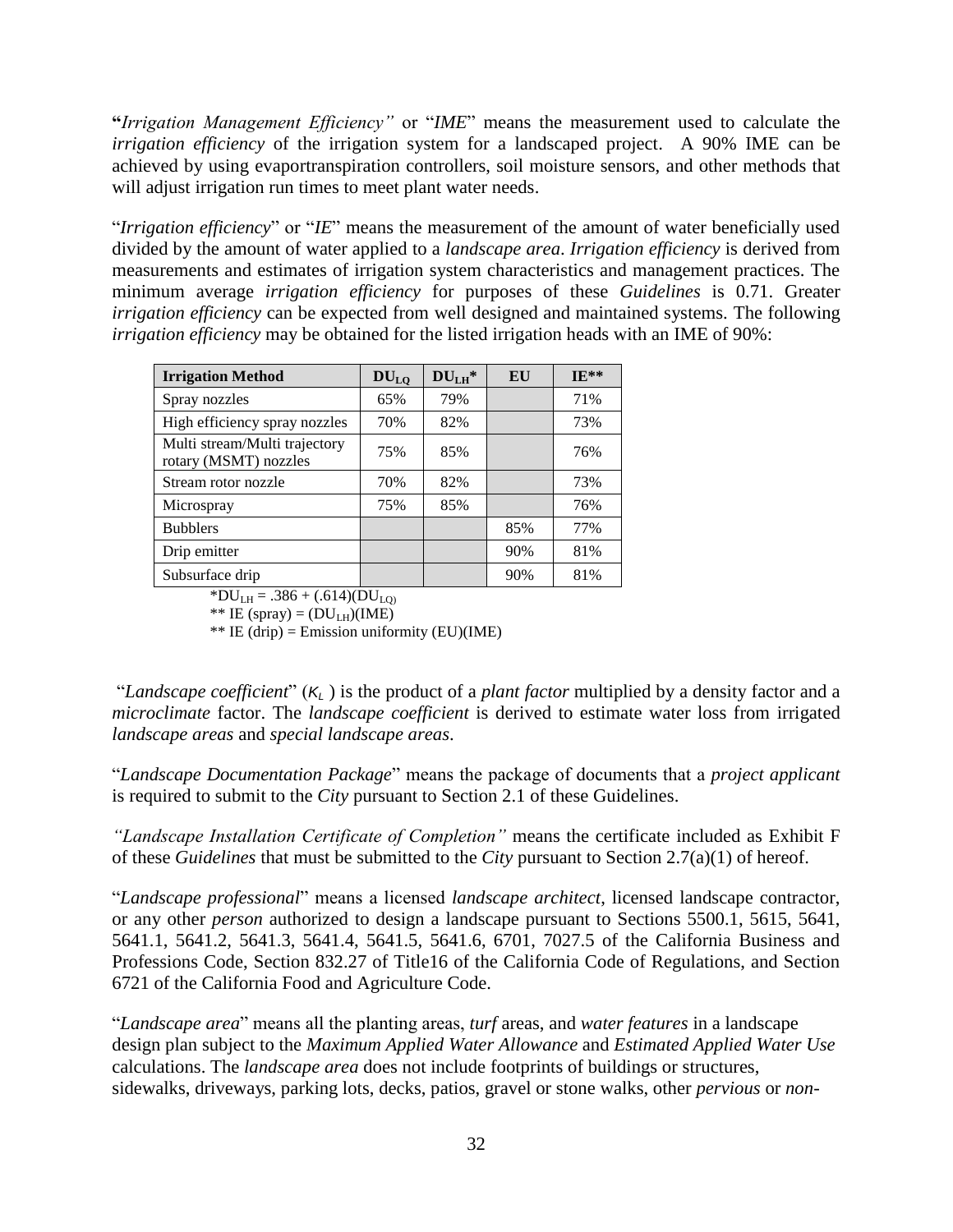*pervious hardscapes*, and other non-irrigated areas designated for non-development (e.g., open spaces and existing native vegetation).

"*Lateral line*" means the water delivery pipeline that supplies water to the *emitters* or sprinklers from the *valve*.

"*Low volume irrigation*" means the application of irrigation water at low pressure through a system of tubing or *lateral lines* and low volume *emitters* such as drip, drip lines, and bubblers. *Low volume irrigation* systems are specifically designed to apply small volumes of water slowly at or near the root zone of plants.

*"Low volume overhead irrigation"* means aboveground irrigation heads with an upper flow limit of 0.5 GPM.

"*Main line*" means the pressurized pipeline that delivers water from the water source to the *valve* or outlet.

"*Manual Isolation Valve*" means a valve such as a gate valve, ball valve, or butterfly valve installed downstream of the point of connection of the water supply to shutdown water flow through mainline piping for routine maintenance and emergency repair.

"*Master shut-off valve*" an electronic valve such as a solenoid valve installed as close as possible to the point of connection and is used in conjunction with a flow sensor and flow monitoring controller technology to automatically shutdown system wide water flow in the event of high flow conditions such as mainline pipe break.

"*Maximum Applied Water Allowance*" or "*MAWA*" means the upper limit of annual applied water for the established *landscape area,* as specified in Section 2.2 of these *Guidelines*. It is based upon the area's *reference evapotranspiration*, the *ETAF*, and the size of the *landscape area*. The *Estimated Applied Water Use* shall not exceed the *Maximum Applied Water Allowance*.

"M*icroclimate*" means the climate of a small, specific area that may contrast with the climate of the overall landscape area due to factors such as wind, sun exposure, plant density, or proximity to reflective surfaces.

"*Mulch*" means any organic material such as leaves, bark, straw or compost, or inorganic mineral materials such as rocks, gravel, or decomposed granite left loose and applied to the soil surface for the beneficial purposes of reducing evaporation, suppressing weeds, moderating soil temperature, and preventing soil erosion.

"*Non-pervious*" means any surface or natural material that does not allow for the passage of water through the material and into the underlying soil.

"*Operating pressure*" means the pressure at which the parts of an irrigation system of sprinklers are designed to operate at by the manufacturer

"*Overspray*" means the irrigation water which is delivered beyond the target area.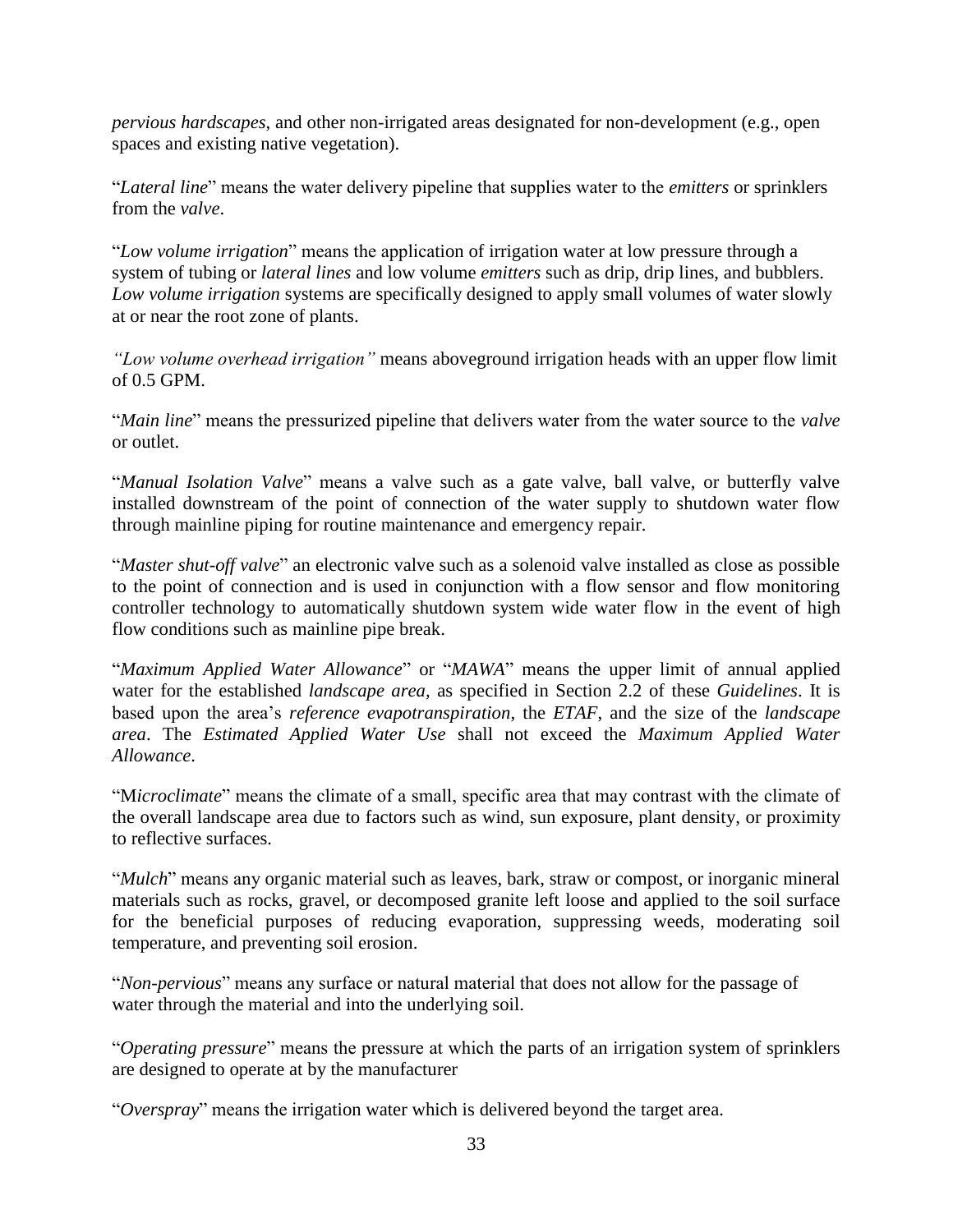"*Person*" means any natural person, firm, joint venture, joint stock company, partnership, public or private association, club, company, corporation, business trust, organization, public or private agency, government agency or institution, school district, college, university, any other user of water provided by the *City* or the *local water purveyor*, or the manager, lessee, agent, servant, officer, or employee of any of them or any other entity which is recognized by law as the subject of rights or duties.

"*Pervious*" means any surface or material that allows the passage of water through the material and into the underlying soil.

"*Plant factor*" or "*plant water use factor*" is a factor, when multiplied by *ETo*, that estimates the amount of water needed by plants. For purposes of this *Water Efficient Landscape Ordinance*, the *plant factor* range for low water use plants is 0 to 0.3; the *plant factor* range for moderate water use plants is 0.4 to 0.6; and the *plant factor* range for high water use plants is 0.7 to 1.0. *Plant factors* cited in these *Guidelines* are derived from the Department of Water Resources 2000 publication "Water Use Classification of Landscape Species." "*Precipitation rate*" means the rate of application of water measured in inches per hour.

"*Project applicant*" means the *person* submitting a *Landscape Documentation Package* required under Section 2.1 to request a permit, plan check, or design review from the local agency. A *project applicant* may be the property owner or his or her designee.

"*Property owner*" or "*owner*" means the record owner of real property as shown on the most recently issued equalized assessment roll.

"*Reference evapotranspiration*" or "*ETo*" means a standard measurement of environmental parameters which affect the water use of plants. *ETo* is given expressed in inches per day, month, or year as represented in Appendix C of these Guidelines, and is an estimate of the evapotranspiration of a large field of four to seven-inch tall, cool-season grass that is well watered. *Reference evapotranspiration* is used as the basis of determining the *Maximum Applied Water Allowance*s.

"*Recycled water*" or "*reclaimed water*" means treated or recycled waste water of a quality suitable for non-potable uses such as landscape irrigation and *water features*. This water is not intended for human consumption.

"*Runoff*" means water which is not absorbed by the soil or landscape to which it is applied and flows from the landscape area. For example, *runoff* may result from water that is applied at too great a rate (application rate exceeds *infiltration rate*) or when there is a slope.

"*Special Landscape Areas*" or "*SLA*" means an area of the landscape dedicated solely to edible plants such as orchards and vegetable gardens, areas irrigated with *recycled water*, *water features* using *recycled water*, and areas dedicated to active play such as community pools and spas, parks, sports fields, golf courses, and where *turf* provides a playing surface.

"*Sprinkler head*" means a device which delivers water through a nozzle.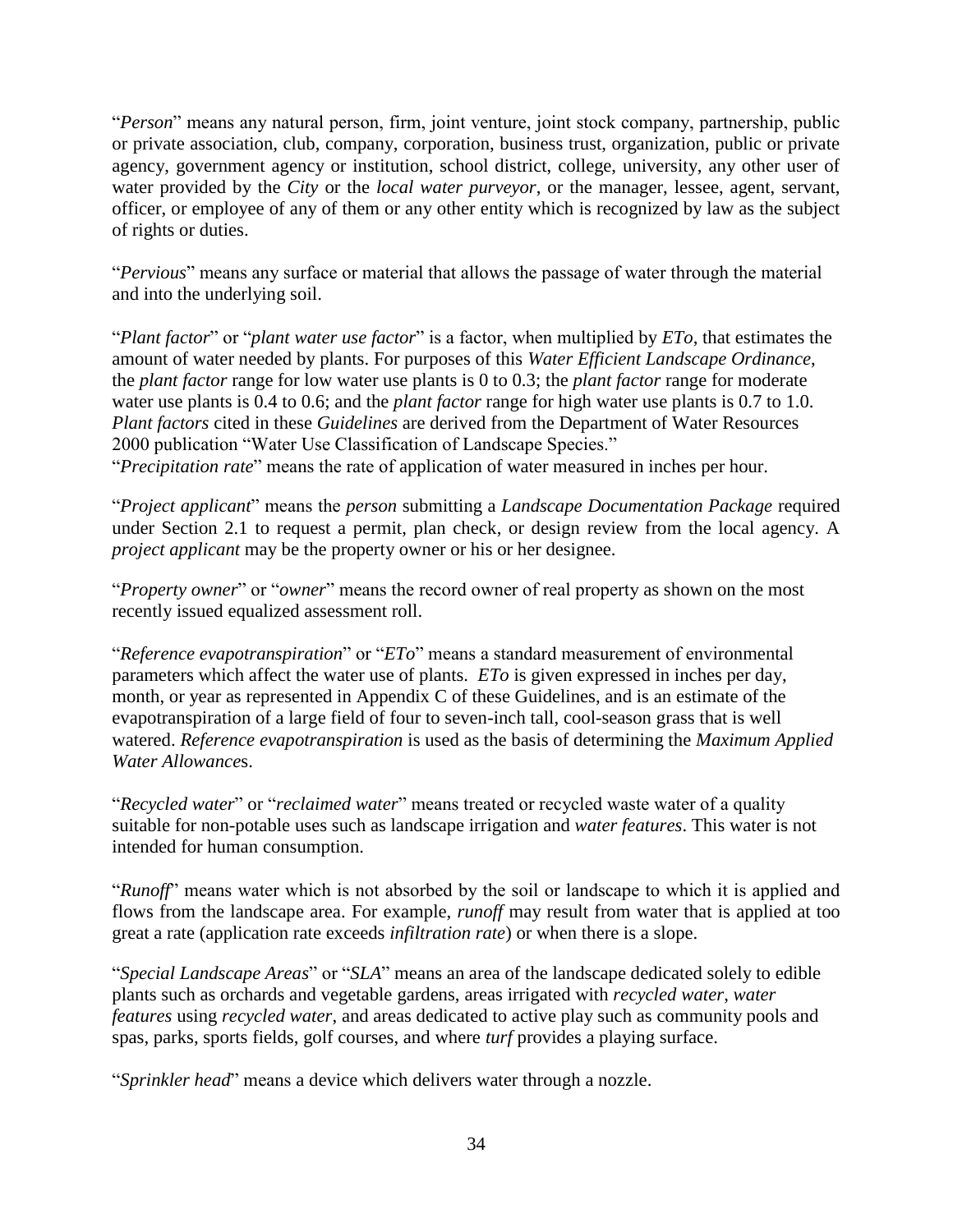"*Static water pressure*" means the pipeline or municipal water supply pressure when water is not flowing.

"*Station*" means an area served by one *valve* or by a set of *valves* that operate simultaneously.

"*Swing joint*" means an irrigation component that provides a leak-free connection between the emission device and lateral pipeline to allow movement in any direction and to prevent equipment damage.

"*Turf*" means a ground cover surface of mowed grass. Annual bluegrass, Kentucky bluegrass, Perennial ryegrass, Red fescue, and Tall fescue are cool-season grasses. Bermudagrass, Kikuyugrass, Seashore Paspalum, St. Augustinegrass, Zoysiagrass, and Buffalo grass are warmseason grasses.

"*Valve*" means a device used to control the flow of water in an irrigation system.

"*Water Efficient Landscape Ordinance*" means Ordinance No. \_\_\_\_\_, adopted by the *City* Council on  $\sim$  2009, and codified in the Municipal Code in [chapter/title/division/sections \_\_\_\_\_\_\_\_\_\_\_\_\_].

"*Water Efficient Landscape Worksheets*" means the worksheets required to be completed pursuant to Section 2.2 of these *Guidelines* and which are included in Appendix B hereof.

"*Water feature*" means a design element where open water performs an aesthetic or recreational function. *Water features* include ponds, lakes, waterfalls, fountains, artificial streams, spas, and swimming pools (where water is artificially supplied). The surface area of *water features* is included in the high water use *hydrozone* of the *landscape area*. Constructed wetlands used for on-site wastewater treatment, habitat protection, or storm water best management practices that are not irrigated and used solely for water treatment or storm water retention are not *water features* and, therefore, are not subject to the water budget calculation.

"*Watering window*" means the time of day irrigation is allowed.

"*WUCOLS*" means the Water Use Classification of Landscape published by the University of California Cooperative Extension, the Department of Water Resources, and the Bureau of Reclamation, 2000. *www.owue.water.ca.gov/docs/wucols00*